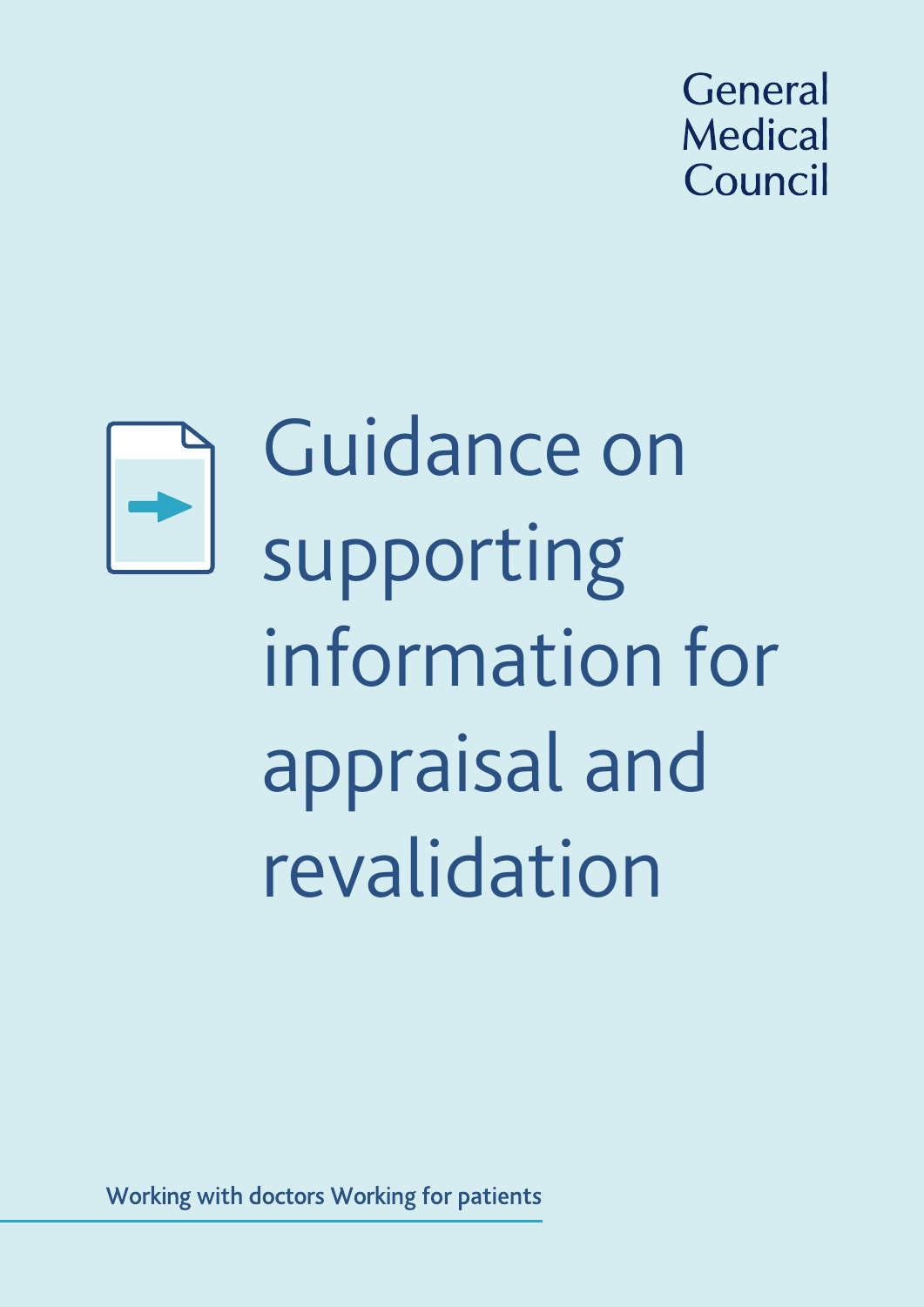# **Contents**

| About this guidance                                                     | 02 |
|-------------------------------------------------------------------------|----|
| Supporting information for appraisal and revalidation                   | 03 |
| Meeting our revalidation requirements: Overarching principles           | 05 |
| Essential information to help you meet our revalidation requirements    | 07 |
| Appraisal requirements and guidance from other organisations            | 07 |
| Role of appraisers and responsible officers                             | 08 |
| Doctors in training                                                     | 08 |
| Supporting information should be from UK practice                       | 09 |
| Appraisal tools                                                         | 09 |
| Your professional obligations                                           | 10 |
| Your supporting information                                             | 11 |
| 1: Continuing professional development                                  | 12 |
| 2: Quality improvement activity                                         | 13 |
| 3: Significant events                                                   | 16 |
| 4: Feedback from patients or those to whom you provide medical services | 18 |
| 5: Colleague feedback                                                   | 21 |
| 6: Compliments and complaints                                           | 24 |
| Additional information required for your appraisal                      | 27 |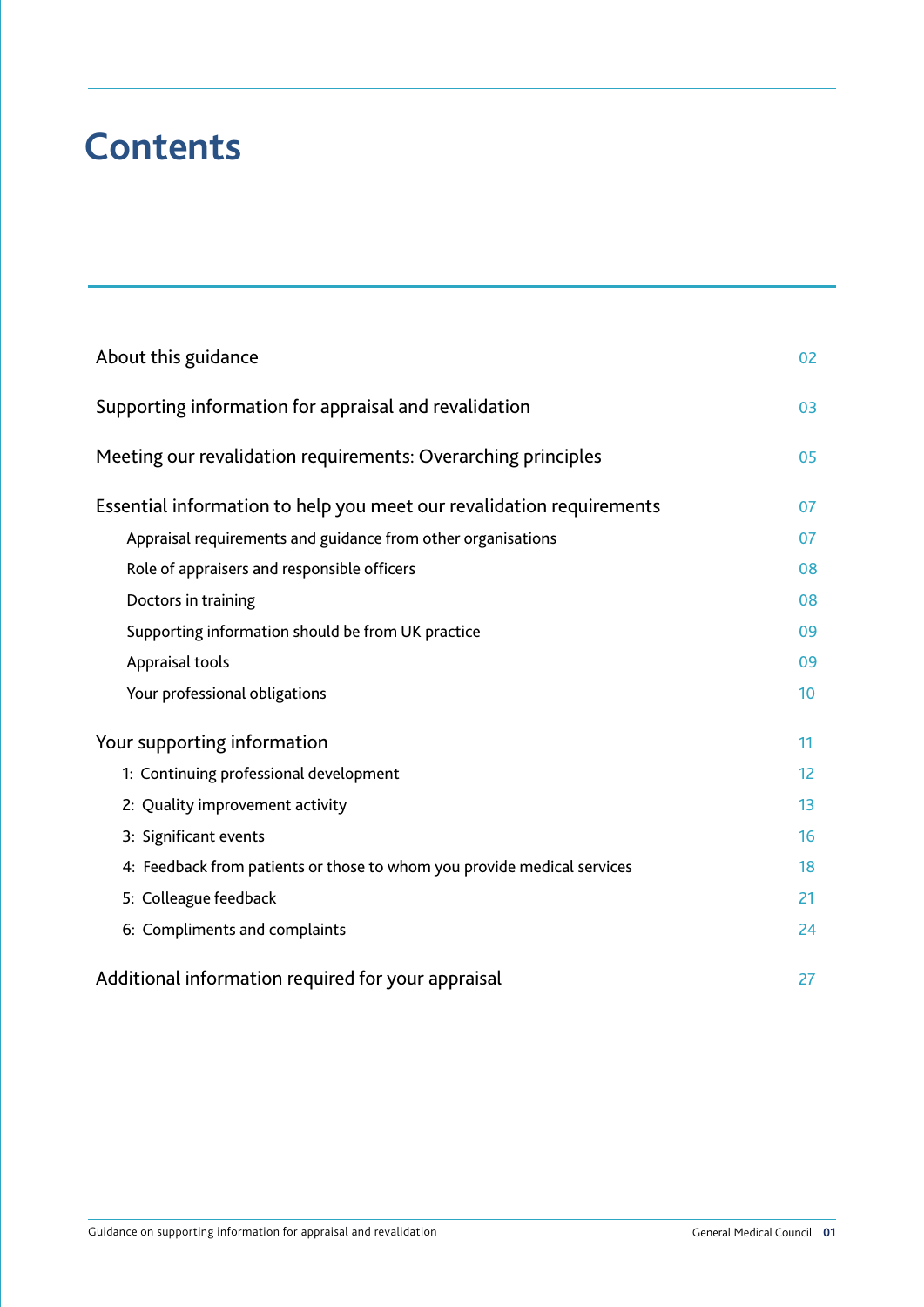# **About this guidance**

- **1** This guidance sets out the GMC's requirements for the supporting information licensed doctors must collect, reflect on and discuss at appraisal for revalidation.\*
- 2 All licensed doctors<sup>†</sup> must meet our requirements for revalidation. It is your responsibility to make sure you understand and follow this guidance. Your licence to practise may be at risk if you fail to do so.
- **3** In this guidance we use the terms 'you must' and 'you should' in the following ways:
	- 'You must' is used for an overriding requirement.
	- 'You should' is used when we are providing an explanation of how you will meet the overriding requirement.
	- 'You should' is also used where the requirement will not apply in all situations or circumstances, or where there are factors outside your control that may affect whether or how you can follow the guidance. In these circumstances, you must be able to explain to your responsible officer why you can't meet the requirement and agree the next steps, such as appropriate measures to demonstrate your continued competence in a different way.
- **4** Throughout this guidance we refer to responsible officers. You should take this to include suitable persons, or the GMC if you do not have a prescribed connection to a designated body or suitable person.

\* We have published this guidance under Section 29G of the *Medical Act 1983 (as amended)*.

† All licensed doctors includes doctors who are in training.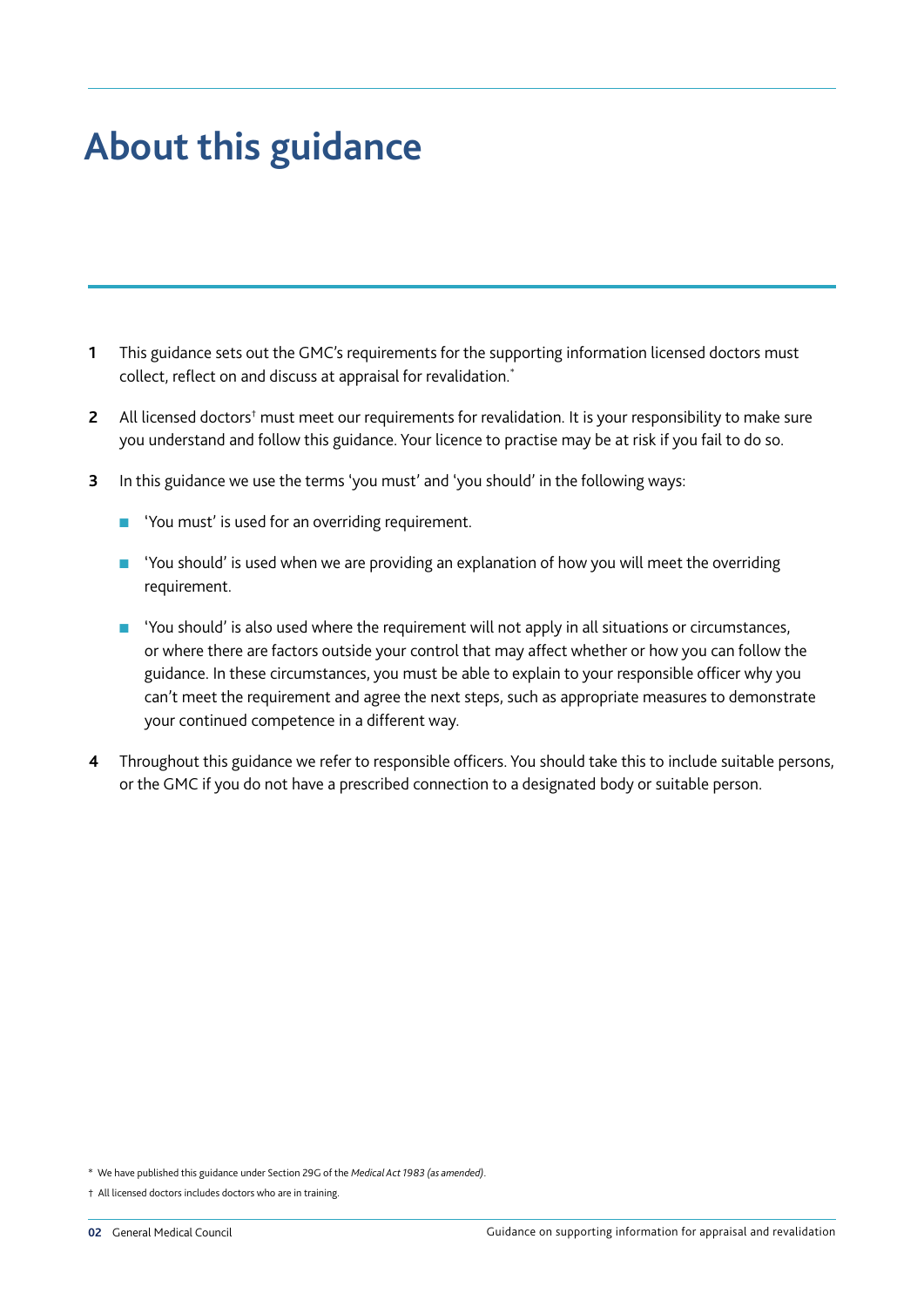# **Supporting information for appraisal and revalidation**

- **5** During your annual appraisals,<sup>\*</sup> you will use supporting information to demonstrate that you are continuing to meet the principles and values set out in *Good medical practice*. †
- **6** This guidance sets out the supporting information you will need to provide at your annual appraisal and the frequency with which it should be provided. It also gives further details on how the information can be used or discussed during appraisal.
- **7** The supporting information you must bring to your appraisal falls under four broad headings:



- **8** There are six types of supporting information you must collect, reflect on and discuss at your appraisal. They are:
	- **a** Continuing professional development
	- **b** Quality improvement activity
	- **c** Significant events
	- **d** Feedback from patients or those to whom you provide medical services
	- **e** Feedback from colleagues
	- **f** Compliments and complaints

\* Annual appraisal should be taken to mean Annual Review of Competence Progression for doctors in training.

<sup>†</sup> General Medical Council: www.gmc-uk.org/guidance/good\_medical\_practice.asp.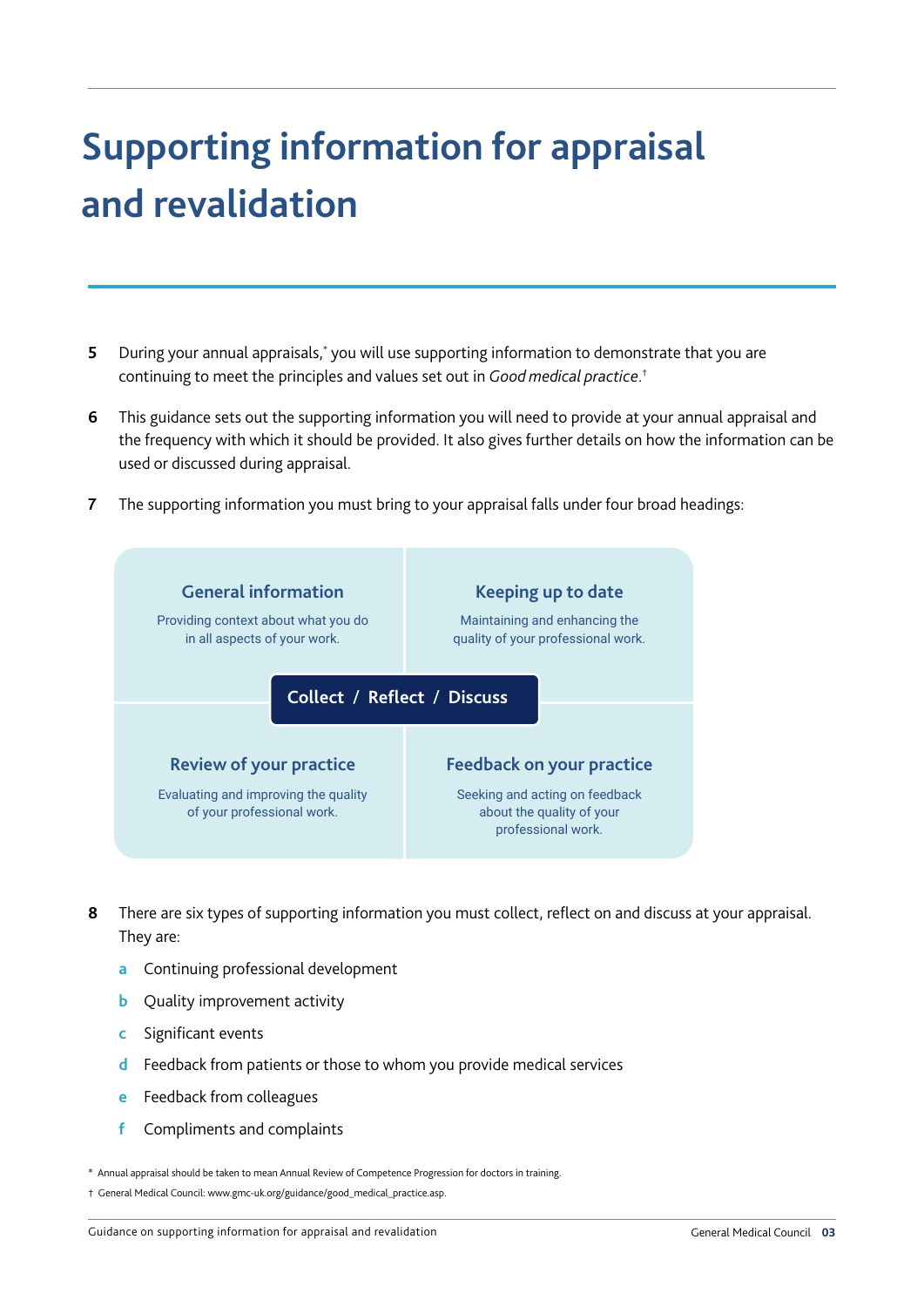**9** By providing all six types of supporting information over your revalidation cycle you should, through reflection and discussion at appraisal, have demonstrated your practice against all 12 attributes outlined in our separate guidance, *Good medical practice framework for appraisal and revalidation.* \* This will make it easier for your appraiser to complete your appraisal and for your responsible officer to make a recommendation to us about your revalidation.

\* General Medical Council: www.gmc-uk.org/The\_Good\_medical\_practice\_framework\_for\_appraisal\_and\_revalidation\_\_\_DC5707.pdf\_56235089.pdf.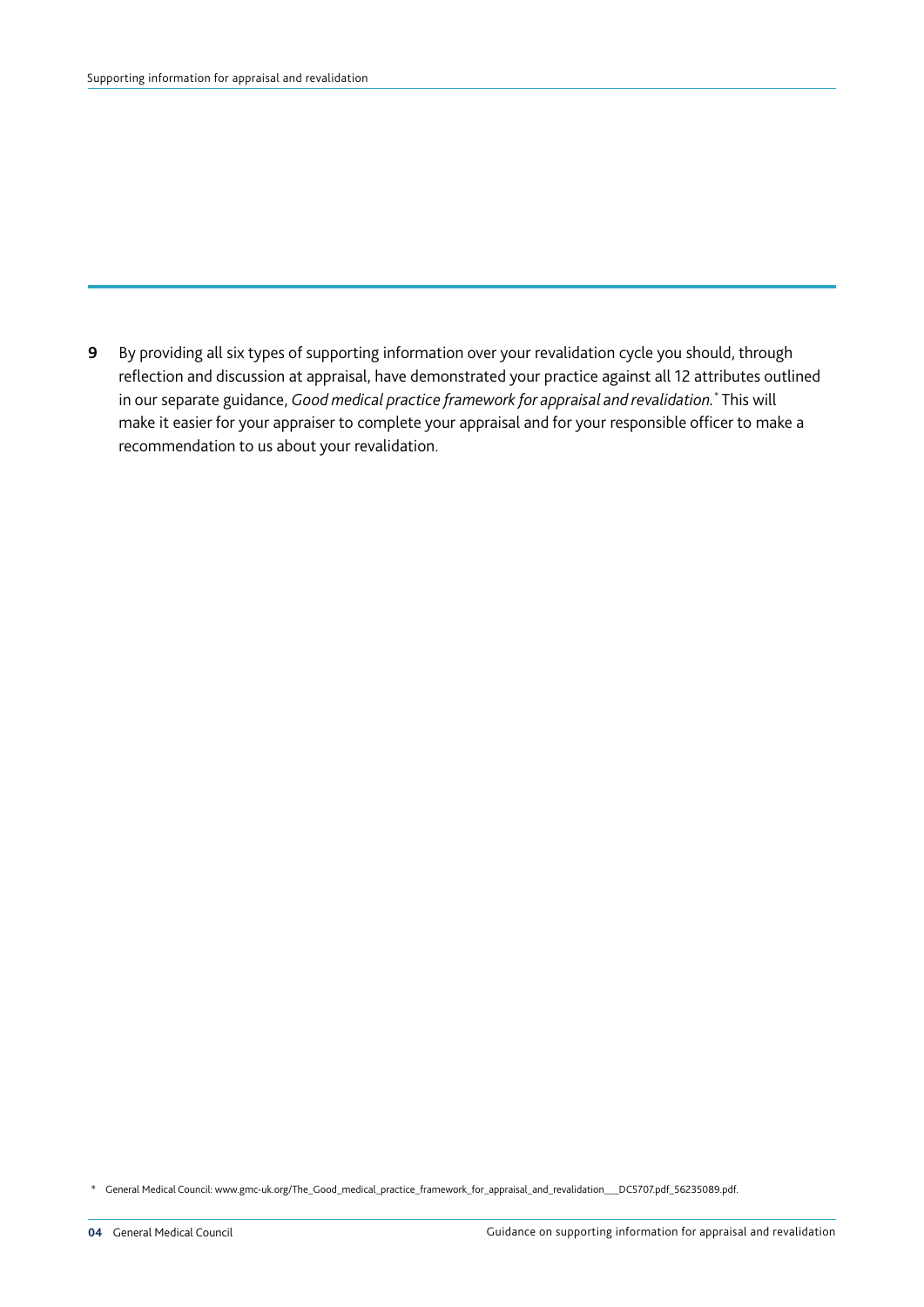# **Meeting our revalidation requirements: Overarching principles**

**10 Annual appraisal**: Annual whole practice appraisal is a key part of revalidation. It should be supportive and developmental, and is not a pass or fail exercise. You must participate in a whole practice appraisal every year unless there are clear and reasonable mitigating circumstances that prevent you from doing so. For example, you might not have had an appraisal one year because you were on maternity leave or long term sickness absence. Providing there are clear and reasonable mitigating circumstances, we do not require you to 'catch up' on appraisals and you do not have to complete five appraisals to revalidate. You should discuss and agree this with your responsible officer before any period of prolonged absence, or as soon as you know how long you are going to be away from work.

An appraisal can be used for a variety of other legitimate reasons, and not just for revalidation.\* This guidance sets out our requirements for your appraisal for revalidation, as opposed to other local appraisal guidance requirements at the organisation where you work.

- **11 Whole scope of practice**: You must declare all the places you have worked and the roles you have carried out as a doctor since your last appraisal. You must collect supporting information that covers the whole of this practice. It's important you identify your whole scope of practice so you can make sure your supporting information covers all aspects of your work. Your supporting information must cover any work you do in:
	- **a** clinical (including voluntary work) and non-clinical (including academic) roles
	- **b** NHS, independent sector and private work.
- **12 Quality not quantity**: It is important that your supporting information covers your whole scope of practice, is of sufficient quality to support your learning and development, and helps you reflect to identify areas for improvement and strengths in your practice. We do not set a minimum or maximum quantity of supporting information you must collect.
- **13 Proportionality**: You should consider what evidence demonstrates your strengths as well as areas of your practice that may benefit from further development. You do not need to submit every available piece of evidence for each type of supporting information. You should choose clear examples within each supporting information category in line with the requirements in this guidance. You should also choose examples based on their ability to generate meaningful reflection and discussion during your appraisal meetings. You must be able to explain to your appraiser, if asked, why you have chosen the evidence.

<sup>\*</sup> For example, to maintain status on the national performers list.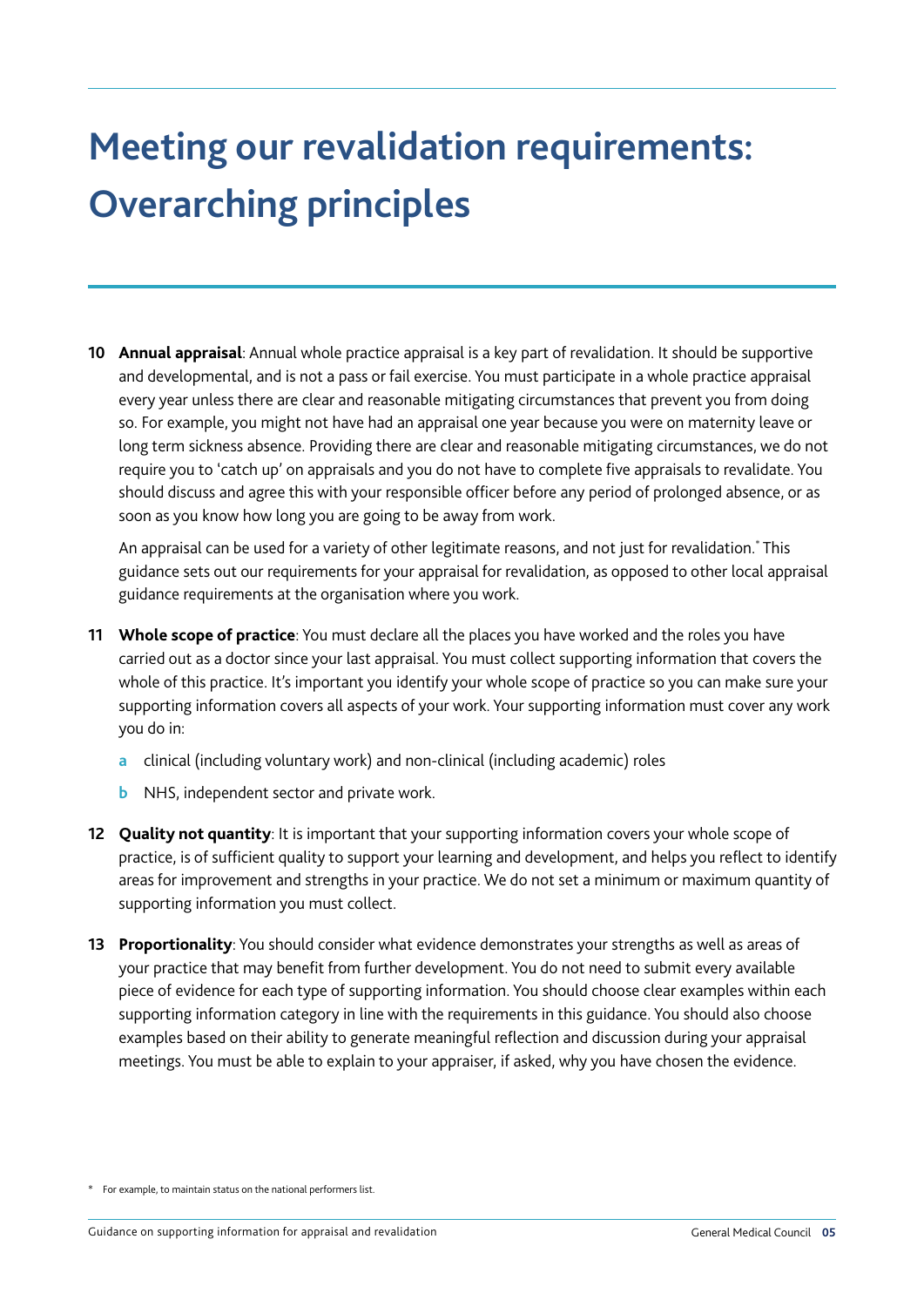- **14 Reflection**: Appraisal is a supportive and developmental forum, giving you the opportunity to reflect on your professional practice over the past year. Reflecting on your supporting information and what it says about your practice will help you improve the quality of care you give your patients and the services you provide as a doctor. You will not meet our requirements by simply collecting the required information. Ongoing reflection on your practice is central to revalidation and should form part of the preparation for your annual appraisal. Your appraiser can facilitate further reflection, as needed, but it is your responsibility to demonstrate examples of your reflective practice.
- **15 Focus on learning**: At your appraisal you must discuss with your appraiser the changes you have made or plan to make, and any areas of good practice you intend to maintain or build on as a result of your reflections on your supporting information and appraisal discussion. We do not require you to document the detail of every event. You should focus on what you have learned and what changes you need or want to make.
- **16 Link to improvement and development planning**: Reflection supports your development and continuous learning, and will help you to identify improvements you can make to your practice. You must consider the learning needs and opportunities identified through the appraisal process in discussion with your appraiser, and agree how this feeds into your personal development plan and continuing professional development activities for the following year.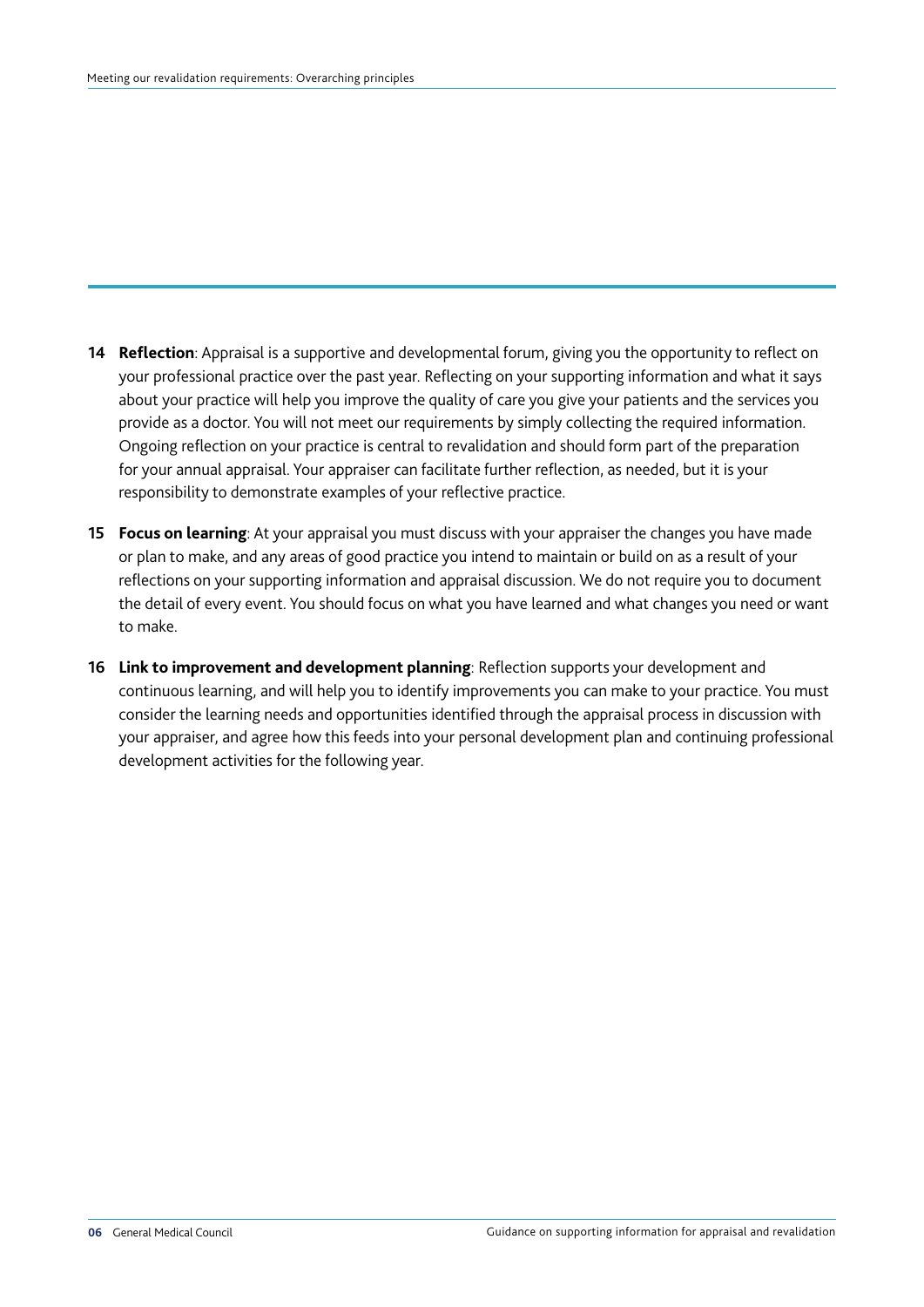# **Essential information to help you meet our revalidation requirements**

## **Appraisal requirements and guidance from other organisations**

- **17** This guidance covers our requirements for all licensed doctors. Every licensed doctor practising in the UK (or crown dependencies or Gibraltar) can meet our requirements for supporting information for revalidation.
- **18** Our requirements are sufficiently flexible to take account of the wide range of medical practice carried out by licensed doctors in the UK. If you are concerned you can't meet our requirements, it is your responsibility to seek advice and agree any appropriate variations with your responsible officer.
- **19** The Academy of Medical Royal Colleges, individual colleges, faculties and specialty specific organisations also provide additional guidance about appraisal and revalidation for doctors working in different specialties. This is because the range of supporting information you must collect and reflect on will depend on your scope of practice and the type of work you do. Their guidance translates our high level requirements into a specialty specific context and can therefore help you understand how you can satisfy our requirements.
- **20** The organisation where you work may set other appraisal or contractual requirements as part of your employment – for example, completion of health and safety training. That is a matter for employers and they are not GMC requirements. Failure to meet local appraisal or contractual requirements may be discussed at your appraisal but should not influence the revalidation recommendation made about you.
- **21** However, in exceptional circumstances your responsible officer may decide that significant failure to meet local requirements will impact on their recommendation. They would need to be satisfied (and satisfy us) that failure to meet local requirements means you are not engaging with revalidation and therefore failing to meet our requirements. They would need to specify which of our requirements you have not met.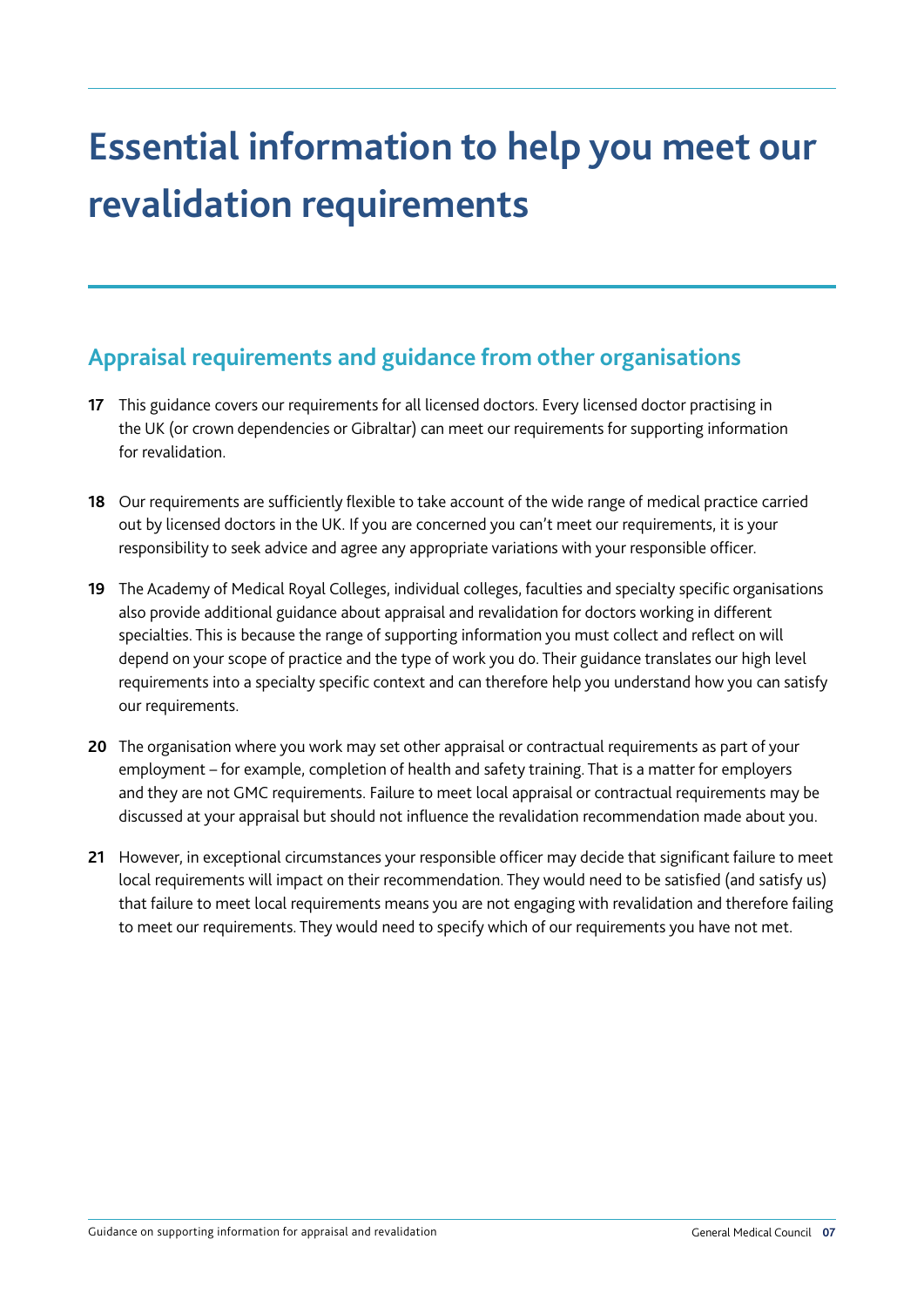## **Role of appraisers and responsible officers**

- **22** Responsible officers, their revalidation teams, and employing or contracting organisations can advise you on local processes in place to support you to collect your supporting information.
- **23** Your appraiser can offer advice on how you can meet the requirements for your revalidation and signpost appropriate resources to help you. However it is your responsible officer who makes the recommendation about whether or not you have met the requirements. Most organisations have local appraisal guidance which will provide additional guidance on meeting our requirements.
- **24** Your appraisal should be with an appropriately appointed and trained appraiser. Your designated body must support you to access a whole practice annual appraisal.
- **25** If you do not have a connection to a designated body or suitable person and cannot access an appraiser through your employer or through the organisation with whom you have a contract to provide medical services, you must identify an appraiser who meets the criteria on our website.\* We do not require your appraiser to be from the same specialty as you.
- **26** If you do not have a connection to a designated body or suitable person, and therefore have to give us an annual return, we can advise you on how you can meet our requirements of revalidation if you are unsure.

#### **Doctors in training**

- **27** Every licensed doctor must take part in revalidation including doctors who are in training. If you are a doctor in a UK training programme, your postgraduate dean will be your responsible officer.
- **28** Your responsible officer will make a revalidation recommendation for you based on your Annual Review of Competence Progression (ARCP). You do not need to collect any supporting information from your training programme posts other than what is required for your ARCP, as the ARCP process takes into account our requirements for revalidation. You must comply with ARCP or other programme requirements as long as you are in training.
- **29** If you carry out any work outside your training posts for which you need a licence to practise (including locum roles) you must declare this on your Form R (or electronic equivalent), and collect supporting information that covers the whole of this practice. This is consistent with the requirement on all doctors set out in paragraph 11. Your responsible officer may ask you to provide further evidence relating to your work outside training if they feel it is needed before making a revalidation recommendation about you.

<sup>\*</sup> General Medical Council: www.gmc-uk.org/doctors/revalidation/23575.asp.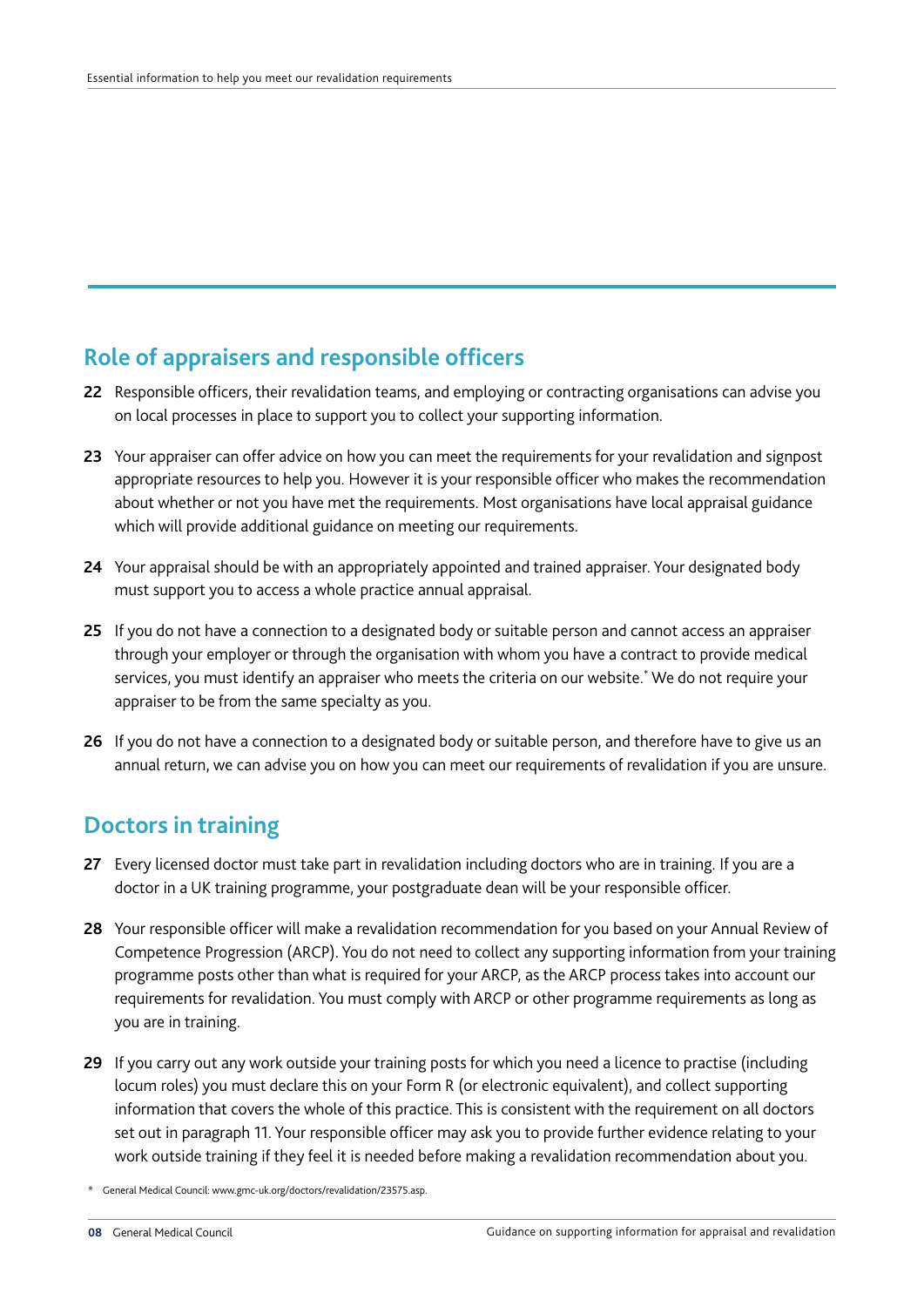# **Supporting information should be from UK practice**

- **30** Revalidation assures patients and the public that doctors remain up to date and fit to practise, in line with the standards of practice required in the UK. It is founded on the principle that you have met the professional expectations placed on you as a doctor practising in the UK.
- **31** If you don't carry out any medical practice in the UK, crown dependencies or Gibraltar, you don't need to hold or maintain a UK licence to practise. If you practise outside of the UK and choose to maintain your licence, you will need to work closely with your responsible officer to understand how you can meet our requirements for supporting information and whole practice appraisals.
- **32** We expect you to collect, reflect on and discuss supporting information generated from your whole UK practice. Responsible officers may decide to accept supporting information drawn from overseas practice if they are satisfied it meets the same standards as those expected in the UK and therefore gives assurance about your continued fitness to practise. It is important that you speak to your responsible officer as soon as you know you intend to practise overseas while holding a UK licence to practise. Only in exceptional circumstances\* would a doctor with supporting information drawn from practice wholly or significantly overseas be able to maintain their UK licence to practise.

## **Appraisal tools**

**33** We do not require you to use any specific appraisal portfolio tools or systems for revalidation. Your organisations may specify the portfolio tools they expect you to use. The tool or system used must be robust enough to allow you to engage with revalidation. If you're unsure about which appraisal or portfolio tools you need to use, you should check your local appraisal guidance or contact your responsible officer.

\* For example, a legislative requirement to hold a UK licence in a country outside of the UK, for example in Gibraltar.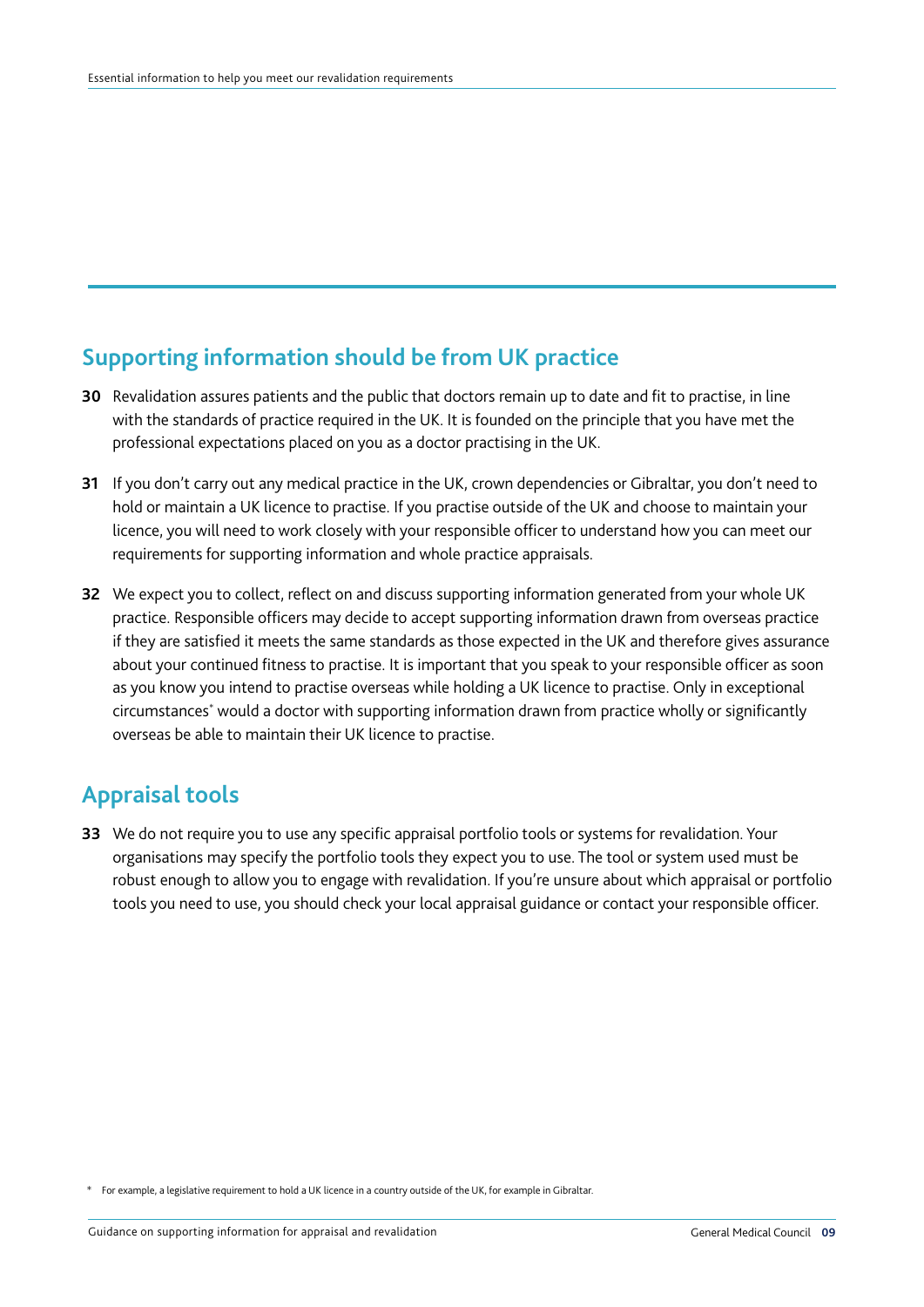#### **Your professional obligations**

- **34** You have a professional obligation to give an honest and comprehensive picture of your whole practice for revalidation. You must make your responsible officer and appraiser aware of all the places you have worked as a licensed doctor since your last appraisal.
- **35** In terms of supporting information and appraisal for revalidation, you must:
	- read, understand and meet our requirements for the sources, types and frequency of supporting information specified in each section of this guidance
	- make sure your supporting information and any other evidence for your whole practice appraisal is honest, accurate and comprehensive
	- participate in annual appraisals that cover your whole practice. This means collecting, reflecting on, and discussing supporting information in line with the requirements in this guidance.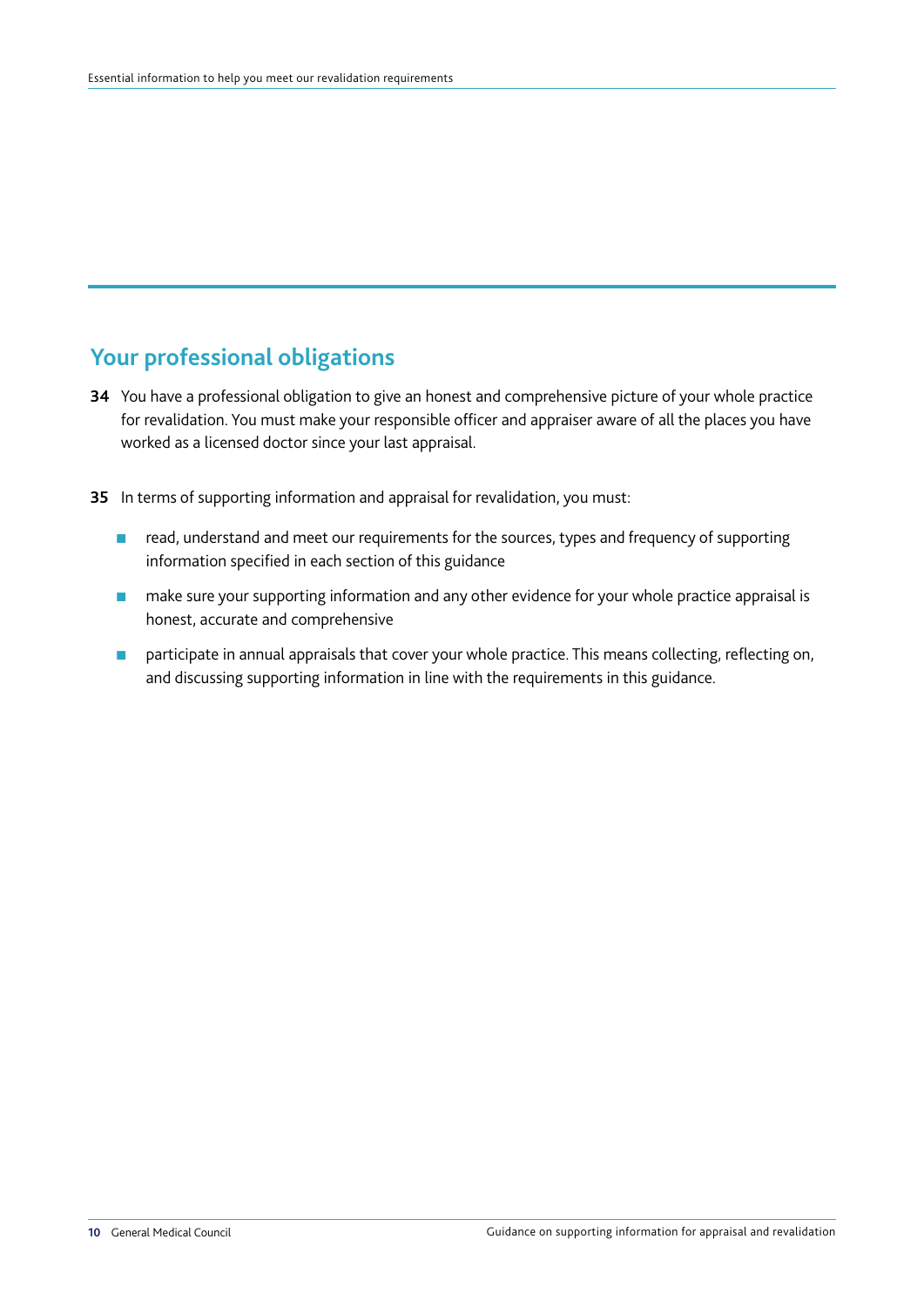# **Your supporting information**

# **1: Continuing professional development**

# **The purpose of carrying out and reflecting on continuing professional development (CPD)**

- To help you keep up to date and competent in all the work you do.
- To maintain and enhance the quality of your professional work across your whole practice.
- To encourage and support specific improvements in practice.

#### **The GMC's requirements**

- **a** You must carry out CPD activities every year.
- **b** Your CPD activities must cover the whole of your practice, and be tailored to your scope of practice and needs.
- **c** Your learning needs and plans for your CPD should be reflected in your personal development plan for the coming year.
- **d** CPD should focus on outcomes or outputs rather than on inputs. You must reflect on what you have learned from the activity and how this could help maintain or improve the quality of your practice.
- **e** You must reflect on your CPD activities and discuss them at each annual whole practice appraisal.

## **Our guidance on CPD**

**36** CPD helps doctors maintain and improve their performance. It covers the development of knowledge, skills, attitudes and behaviours across all areas of professional practice. Effective CPD will help you to anticipate and respond to the needs of your patients and the service, and changes in society's expectations in the ways doctors work. It will enable you to keep up to date and fit to practise and maintain the professional standards required of you throughout your career. It can also support specific changes in your practice, which may enhance your career opportunities and enhance job satisfaction.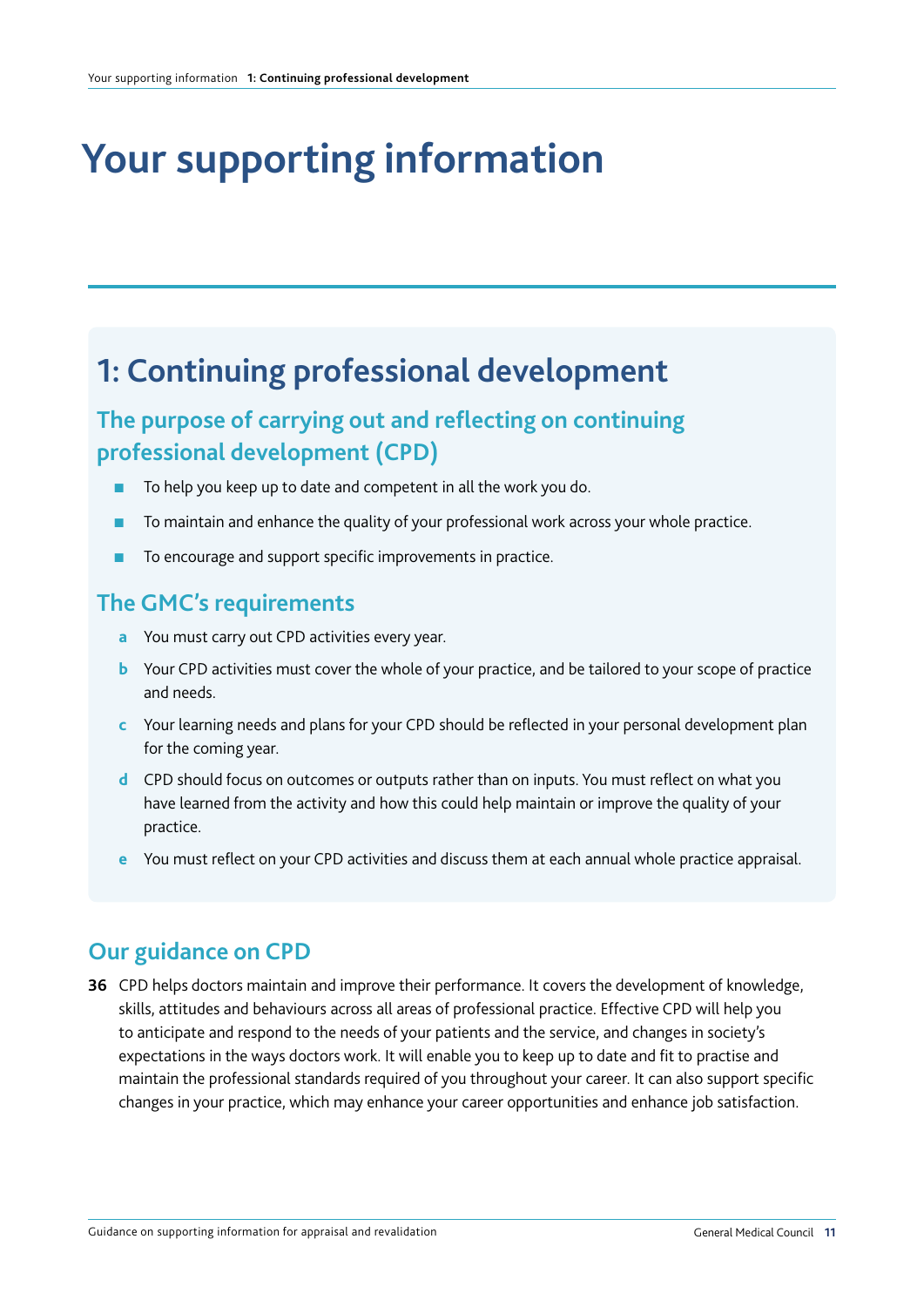- **37** *Good medical practice* requires you to keep your knowledge and skills up to date and encourages you to take part in activities that maintain and develop your competence and performance (paragraph 8 and 9).
- **38** Our *CPD: Guidance for all doctors*<sup>\*</sup> will help you plan and reflect on your learning opportunities and be prepared when you discuss your CPD at your annual appraisal.

#### **CPD must be tailored to your scope of practice and needs**

- **39** You must carry out CPD activities annually, and these must cover your whole practice. Your CPD activities must:
	- **a** be based on your day to day work and what you think you will need in the future to carry out all the roles and responsibilities that are (or are likely to become) part of your scope of practice
	- **b** be relevant to the current and emerging knowledge and skills needed for your specialty or area of practice, professional responsibilities and areas of development and work
	- **c** prepare you for the unpredictable and changing nature of medical practice
	- **d** meet the needs of your patients, colleagues and employers, where appropriate.
- **40** You should think broadly about the types of CPD activities you can do. You should make sure they are influenced by your participation in clinical governance processes, or quality improvement activities (including individual, organisational and national audit), workplace-based assessments and other ways you learn and get feedback about your professional and work practices.
- **41** Because your CPD activities need to be tailored to your scope of practice and needs, we do not mandate the number of CPD points you should collect for revalidation. Most medical royal colleges and faculties have published advice on how doctors working in their specialties can demonstrate appropriate CPD across the curriculum for that specialty or general practice. This includes their recommendation of what relevant levels of CPD might look like. If you are unclear about the CPD required for your revalidation, you can discuss this with relevant colleagues, your appraiser or responsible officer.

<sup>\*</sup> General Medical Council: https://www.gmc-uk.org/education/continuing\_professional\_development/cpd\_guidance.asp.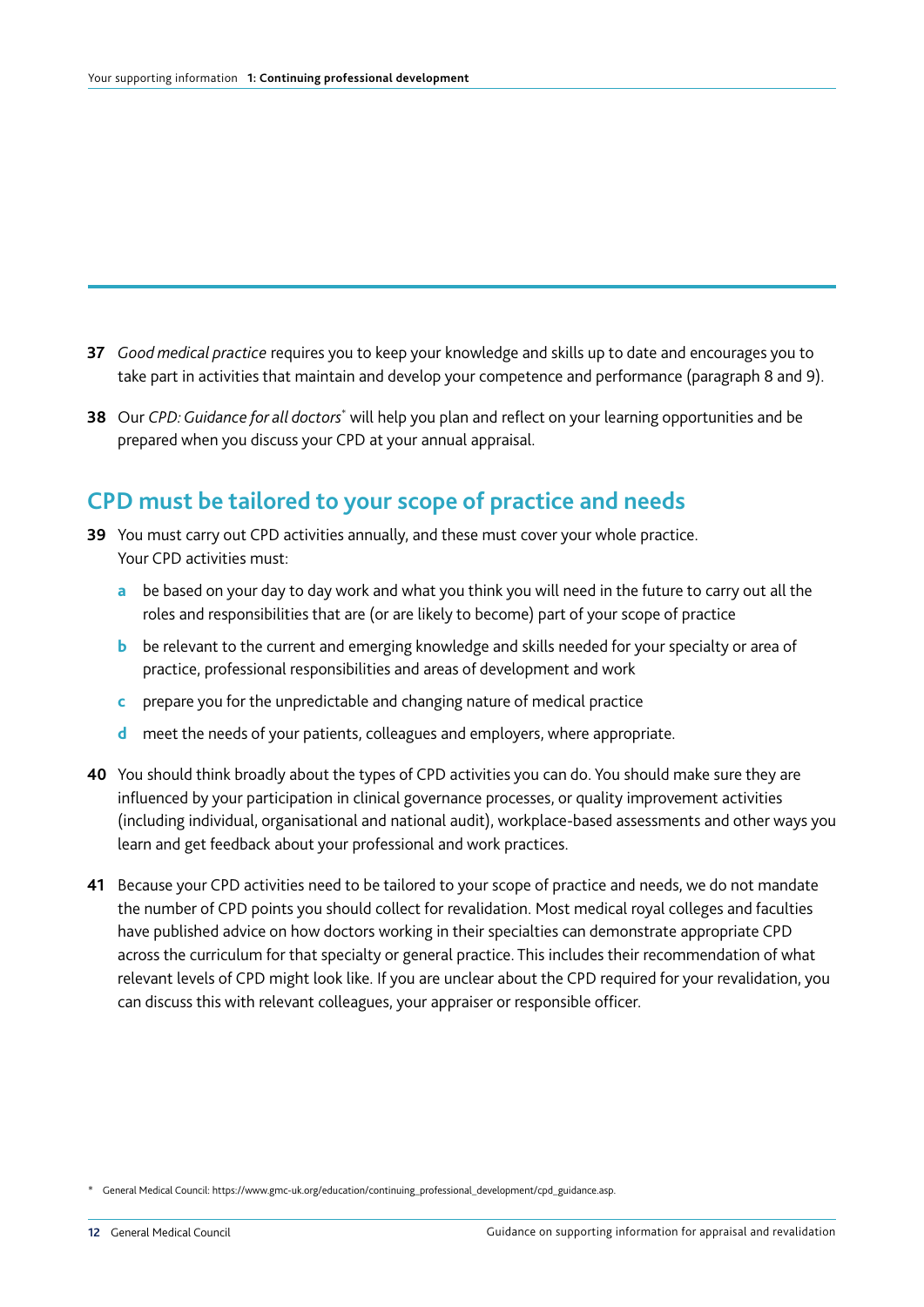# **2: Quality improvement activity**

# **The purpose of collecting and reflecting on quality improvement activity**

- To allow you to review and evaluate the quality of your work.
- To identify what works well in your practice and where you can make changes.
- To reflect on whether changes you have made have improved your practice or what further action you need to take.

#### **The GMC's requirements**

- **a** You must discuss with your appraiser or responsible officer the extent and frequency of quality improvement activity that is appropriate for the work you do.
- **b** You must be able to show you have participated in quality improvement activity that is relevant to all aspects of your practice at least once in your revalidation cycle. However, the extent and frequency will depend on the nature of the activity.
- **c** You should participate in any national audit or outcome review if one is being conducted in your area of practice. You should also reflect on the outcomes of these audits or reviews, even if you are unable to participate directly.
- **d** You should evaluate and reflect on the results of the activity, including what action you have taken in response to the results and the impact over time of the changes you have made, and discuss these outcomes at your appraisal.
- **e** If you have been unable to evaluate the result of the changes you have made or plan to make to your practice, you must discuss with your appraiser how you will include this in your personal development plan for the following appraisal period.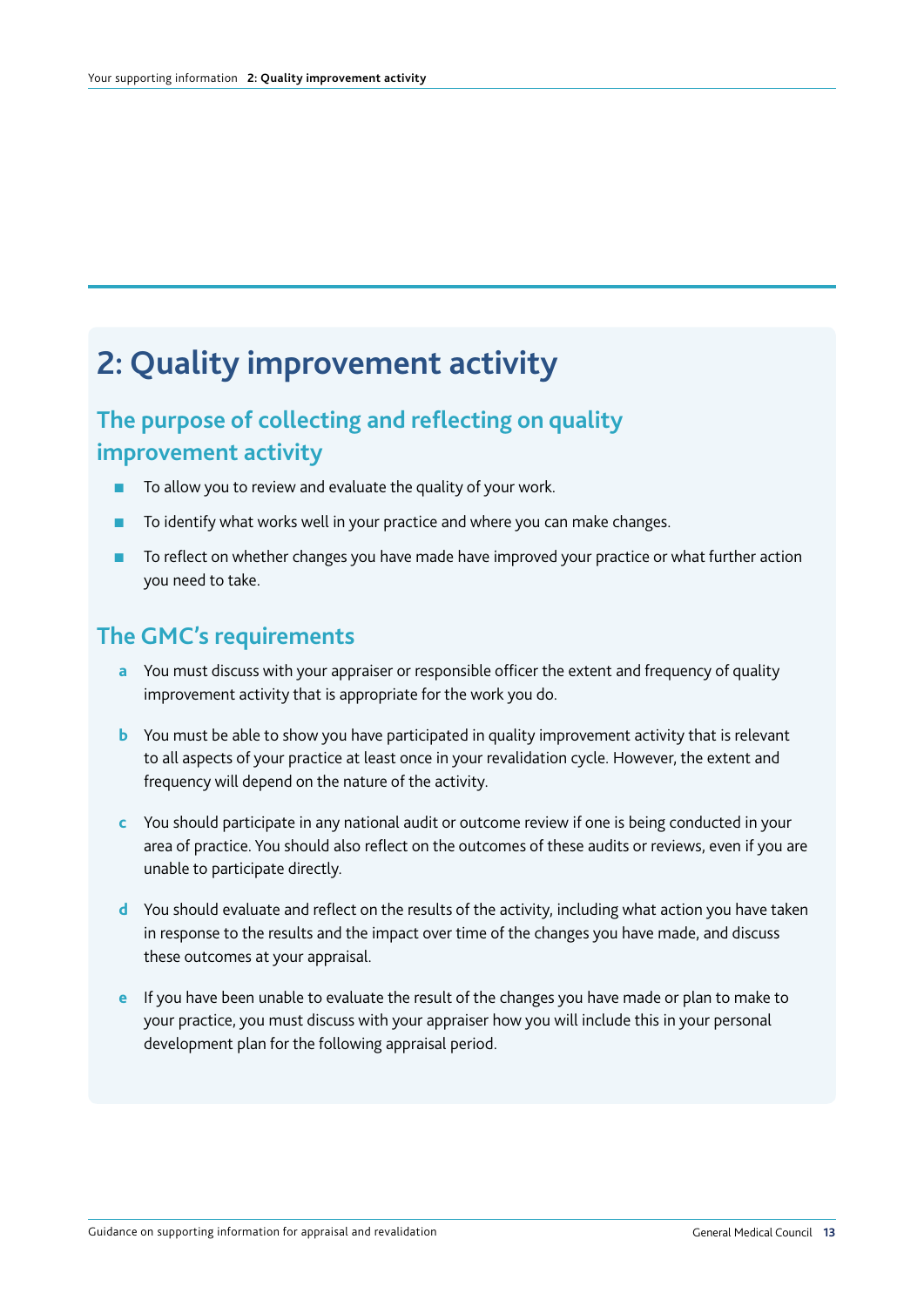#### **Quality improvement activity can take many forms**

- **42** Quality improvement activity can take many forms depending on the roles you do and the nature of your practice.
- **43** You should think about the activities or work in which you have been involved that has focused on quality improvement. Examples of these include:
	- **a** Review of your performance against local, regional or national benchmarking data where this is robust, attributable and validated. This could include morbidity and mortality statistics or complication rates.
	- **b** Clinical audit. This must be evidence of effective participation in clinical audit or an equivalent quality improvement exercise that measures the care with which you have been directly involved.
	- **c** Case review or discussion. A documented account of interesting or challenging cases that you have discussed with a peer, another specialist or within a multidisciplinary team.
	- **d** Learning event analysis.
	- **e** Audit and monitoring of the effectiveness of a teaching programme.
	- **f** Evaluating the impact and effectiveness of a piece of health policy or management practice.

## **Quality improvement activity should be robust, systematic and relevant to your work**

**44** The medical royal colleges and faculties provide guidance on the type of activity that would be most appropriate for doctors working in particular specialities or general practice. Many specialities have robust and validated quality measures in place, such as national specialty databases. If you are in specialist practice you should consult your college or faculty guidance.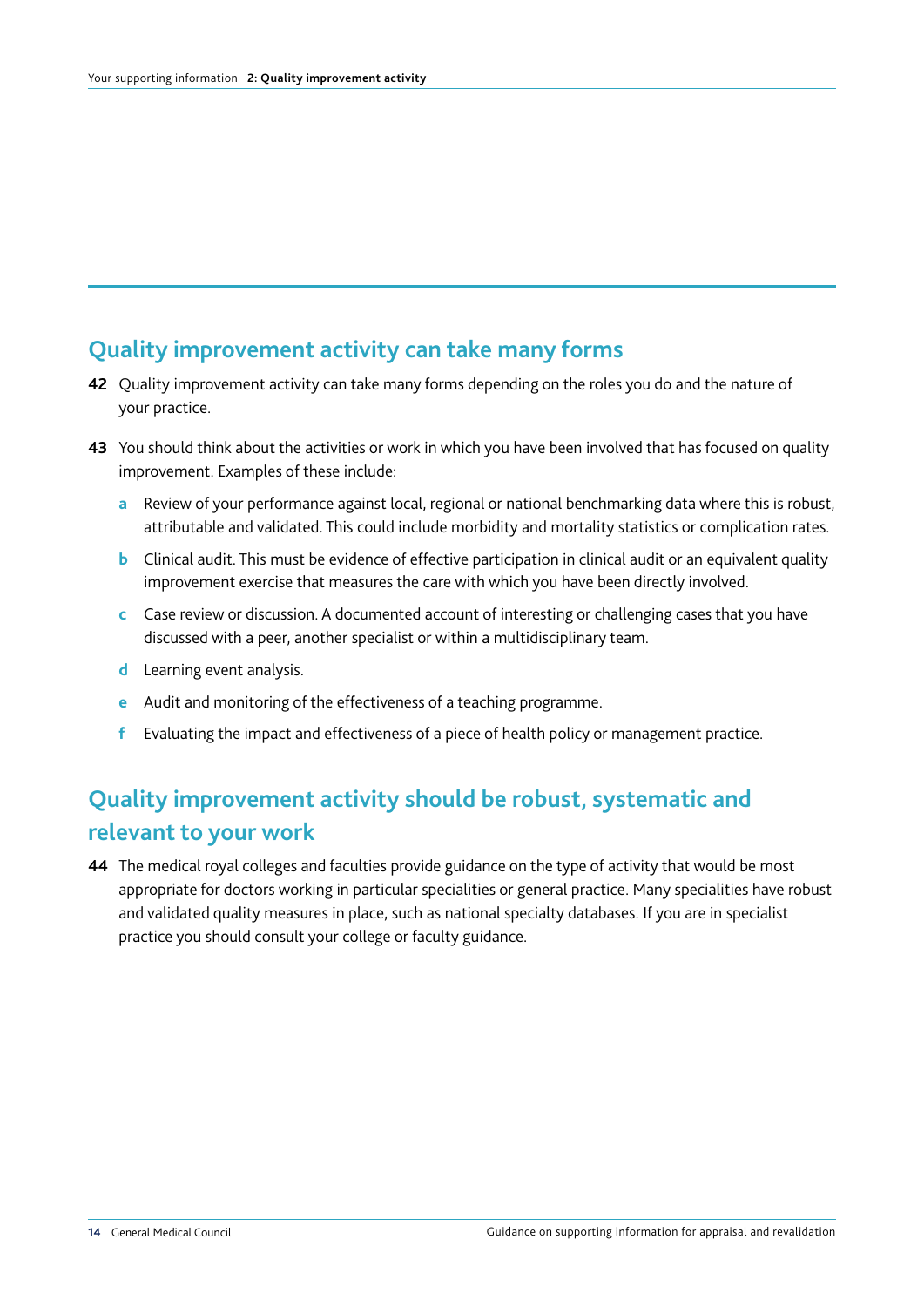## **Discuss and agree the frequency of your quality improvement activity with your responsible officer**

- **45** You must discuss with your appraiser or responsible officer the extent and frequency of quality improvement activity.
- **46** The extent and frequency of your quality improvement activity will depend on the nature of the activity itself and the work you do. For example, participation in a full national clinical audit might be appropriate once in your revalidation cycle, whereas a case review might take place more regularly.

#### **Reflecting on your quality improvement activity**

- **47** At your whole practice appraisals you must reflect on and discuss your quality improvement activity. To show how these activities have impacted on your practice and made a difference to your work you should focus on:
	- **a** How the quality improvement activity you have carried out is relevant to your work.
	- **b** How you have evaluated and reflected on the results of your activity. This may be through reflective notes about the implications of the results on your work, discussion of the results at peer-supervision, team meetings, and contributions to your professional development.
	- **c** What action you have taken or plan to take in response to the results. This might include the development of an action plan based on the results of the activity, changing your practice following participation, and informing colleagues of the findings and any action required.
	- **d** Demonstrating whether an improvement has occurred or if the activity showed that good practice has been maintained. This should be through the results of a repeat of the activity or a re-audit after a period of time where possible.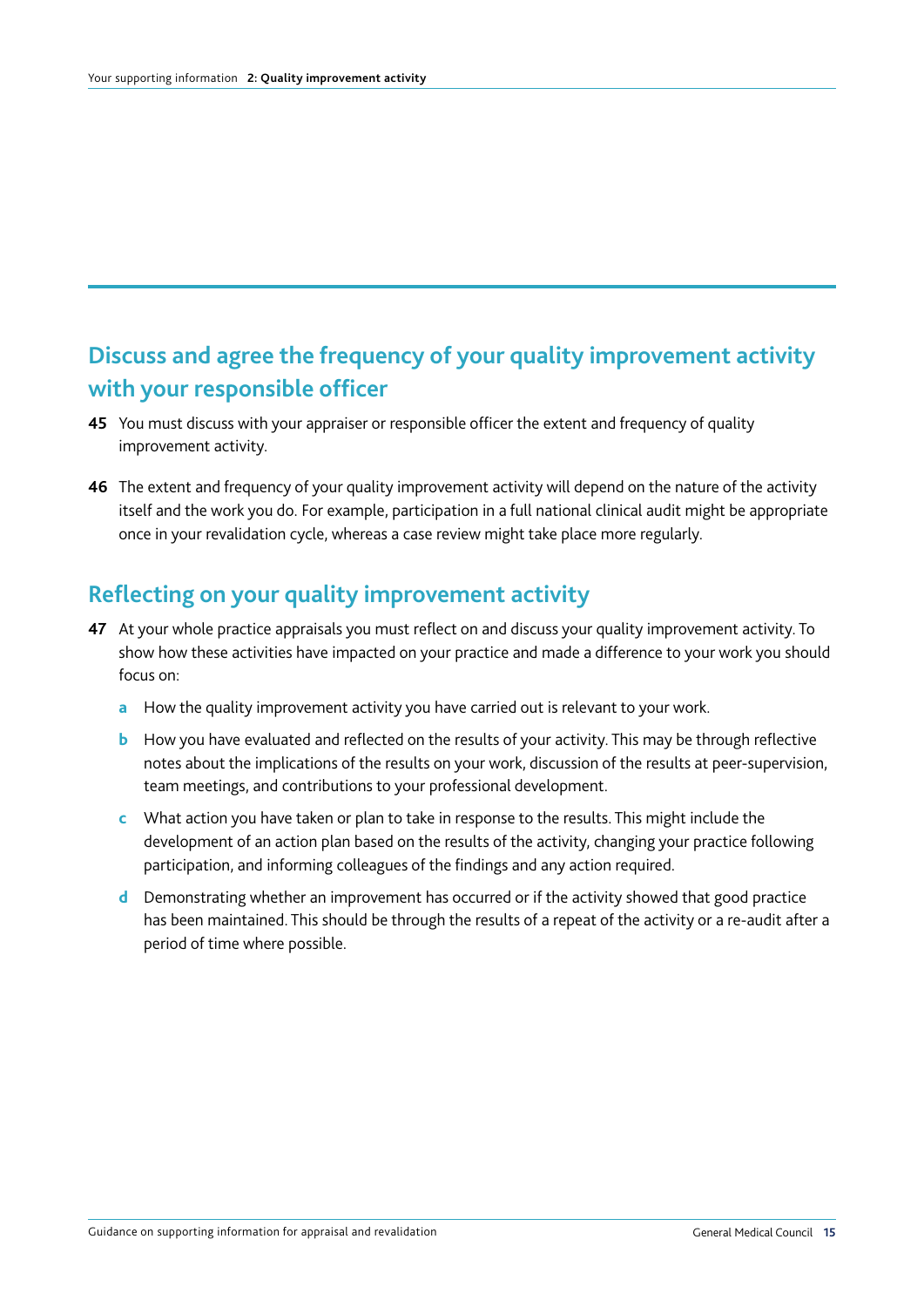# **3: Significant events**

#### **The purpose of collecting and reflecting on significant events**

- To allow you to review and improve the quality of your professional work.
- To identify any patterns in the types of significant events recorded about your practice and consider what further learning and development actions you have implemented, or plan to implement to prevent such events happening again.

#### **The GMC's requirements**

- **a** You must declare and reflect on every significant event you were involved in since your last appraisal.
- **b** Your discussion at appraisal should focus on those significant events that led to a change in your practice or demonstrate your insight and learning. You must be able to explain to your appraiser, if asked, why you have chosen these events.
- **c** Your reflection and discussion should focus on the insight and learning from the event, rather than the facts or the number you have recorded.

#### **What is a significant event?**

- **48** For the purposes of this guidance a significant event is any unintended or unexpected event, which could or did lead to harm of one or more patients. This includes incidents which did not cause harm but could have done, or where the event should have been prevented.
- **49** We recognise that your organisation may use a different term for these events (for example, serious untoward incident or serious incident requiring investigation) or they may have defined the term more broadly to include learning events other than those that resulted in harm.\* For the purpose of meeting our requirements under this heading, you should focus on your learning from any events that have or could have harmed your patients.

In general practice, significant event analysis has included learning from events that did not meet the harm threshold and therefore such learning event analysis is usually considered as a form of quality improvement activity.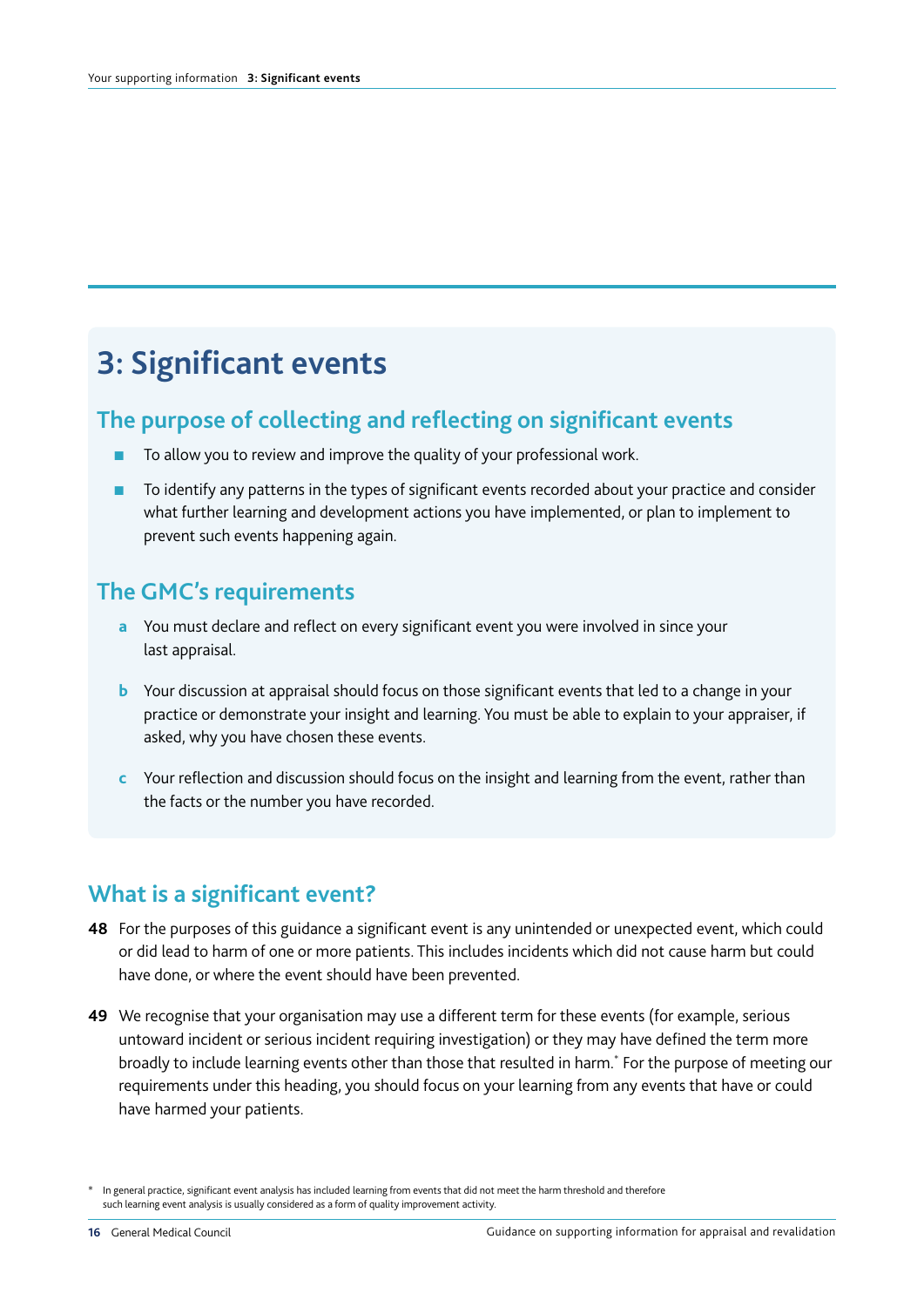**50** Significant events should be collected routinely by your employer where you are directly employed by an organisation. Many organisations (including hospitals and general practices) have formal processes in place for logging and responding to all such events. If you are self-employed you should make note of any such events or incidents and review them.

#### **Participating in significant event reviews**

- **51** All healthcare professionals have a duty of candour a professional responsibility to be honest with patients when things go wrong. As a doctor you must be open and honest with patients, colleagues and your employers. *The professional duty of candour guidance*\* makes clear the need for honesty with patients after healthcare harm, and the importance of contributing to a learning culture to improve patient safety and make sure lessons are learned.
- **52** As a doctor you have a responsibility under the duty of candour to log incidents and events according to the reporting process within your organisation. Discussion at appraisal should include your participation in logging any incidents or events, and your participation in any clinical governance meetings where incidents or events and learning are discussed.

#### **Reflecting on significant events**

- **53** You should be able to show to your appraiser that you are aware of any patterns in the types of incidents or events recorded about your practice. You should discuss the action you have taken and any changes made to your practice to prevent such events or incidents happening again. Areas for further learning and development should be reflected in your personal development plan and CPD.
- **54** It is the insight and learning from the significant event, rather than the facts or the number you have recorded, which should be the focus of your reflection and discussion at appraisal.
- **55** The numbers of significant events may vary across different specialties. If you have not been involved in any significant events you must declare this fact. You should either reflect on your local significant event process or what you have been doing well to mitigate the risk of a significant event occurring.

<sup>\*</sup> General Medical Council: www.gmc-uk.org/static/documents/content/DoC\_guidance\_english.pdf.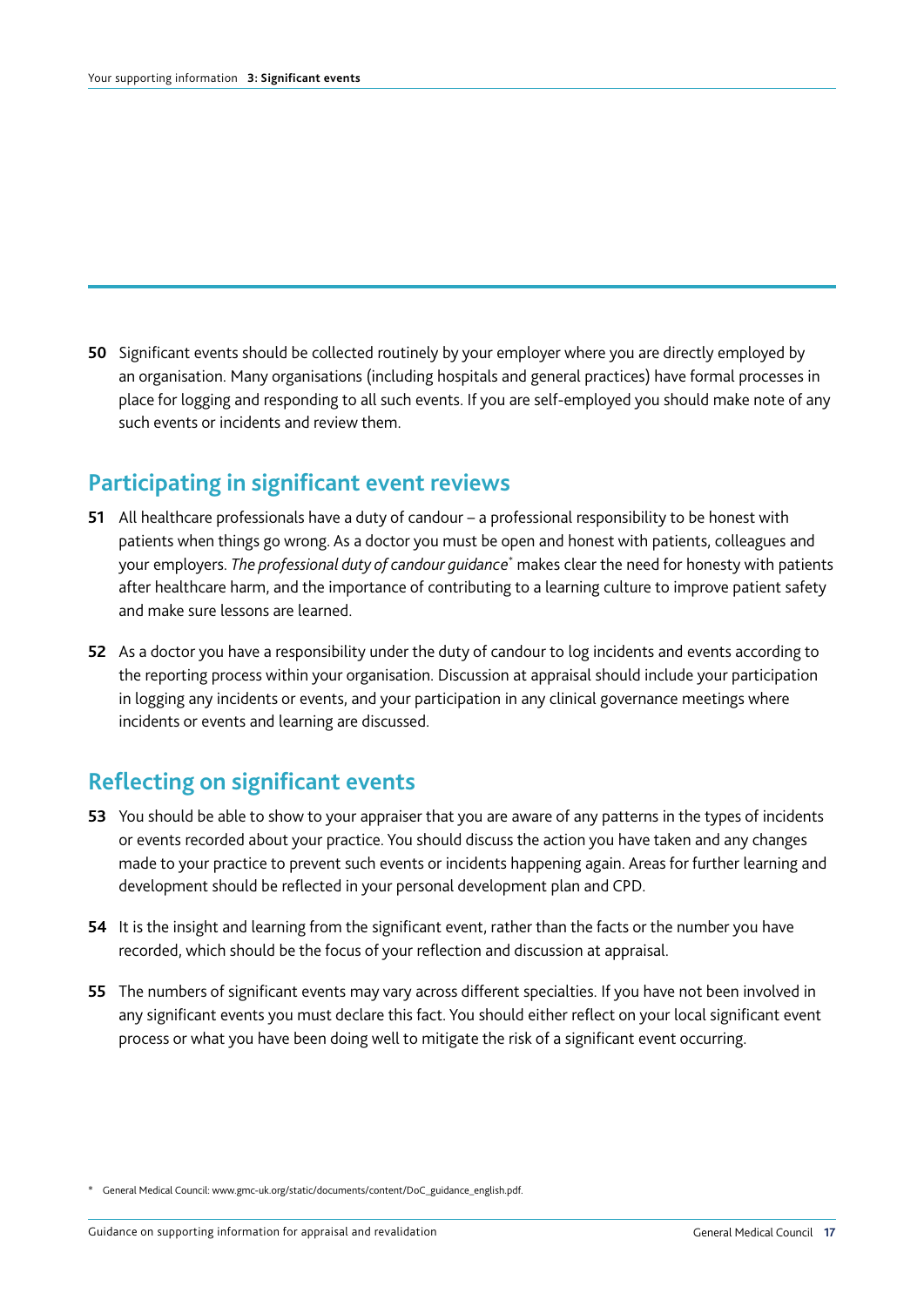# **4: Feedback from patients or those to whom you provide medical services**

#### **The purpose of gathering and reflecting on this feedback**

- To understand what your patients and others think about the care and services you provide.
- To help you identify areas of strength and development, and highlight changes you can make to improve the care or services you provide.
- To evaluate whether changes you have made to your practice in light of earlier feedback have had a positive impact.

#### **The GMC's requirements**

- **a** At least once in each revalidation cycle you must collect, reflect on and discuss feedback from patients about their experience of you as their doctor.
- **b** If you do not have patients you should collect feedback from others to whom you provide medical services. If you believe you can't collect such feedback, then you must agree with your responsible officer that you do not need to.
- **c** Those asked to give you feedback must be chosen from across your whole scope of practice.
- **d** You should use standard questionnaires that have been validated and are independently administered to maintain objectivity and anonymity. You must agree any alternative approaches with your responsible officer.
- **e** You should not personally select those asked to give feedback about you, and you should make sure the method used for collecting feedback allows responses to be obtained from a representative sample.
- **f** You must reflect on what the feedback means for your current and future practice, and discuss it at your appraisal.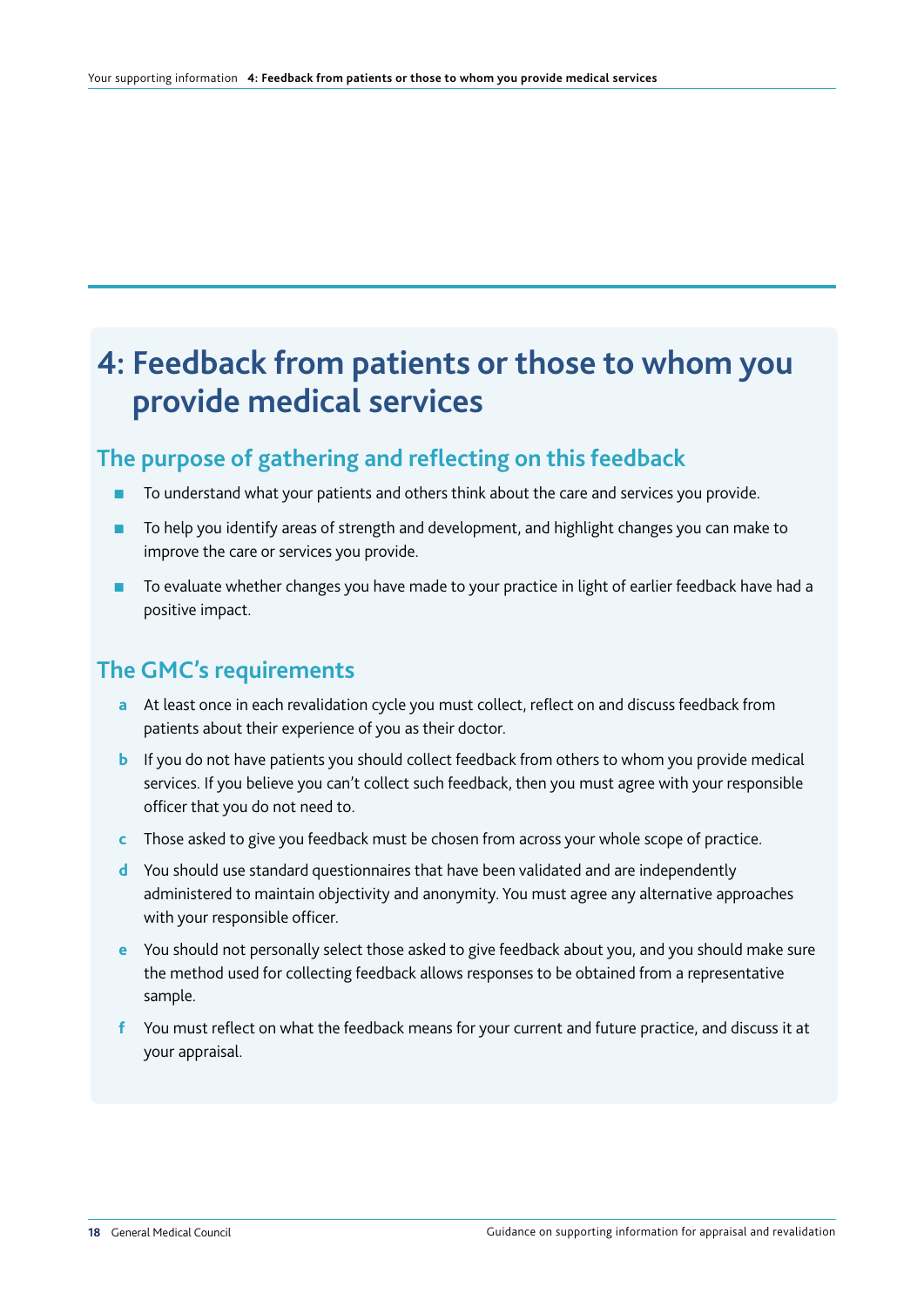## **Frequency and method**

- **56** At least once since you last revalidated you must collect and reflect on feedback from patients from across your whole practice. If you are unsure how to collect patient feedback, you should check any local appraisal guidance and discuss with your appraiser and responsible officer.
- **57** The organisations where you practise may have systems and processes in place so you can gather feedback using standard questionnaires that have been validated and are independently administered. If you practise in settings that do not have these systems in place, you will need to identify how you will gather patient feedback, for example through an independent provider.
- **58** You should use standard questionnaires that are consistent with the principles, values and responsibilities set out in *Good medical practice*, and have been validated.
- **59** Your standard questionnaires should be independently administered (handed out and responses collected and collated) to reassure your patients that their feedback is anonymous. If as a result of a patient's circumstances you can identify who has given the feedback, you must remain professional at all times, particularly where feedback may not be favourable.
- **60** When using standard questionnaires, the independent provider will be able to tell you how many responses you need, to give an accurate reflection of your practice. You can find additional *guidance on using standard questionnaires*\* on our website.
- **61** If you are unable to use a standard questionnaire, you must agree an alternative approach with your responsible officer before starting to collect your feedback. Your appraiser can help you to think broadly and flexibly about an alternative approach.

## **If you don't have patients**

- **62** If you don't treat patients directly, you should think more broadly about who can give you feedback from the perspective of those you work for as a doctor. For example, clients, appraisees, customers, and recipients of reports you provide (who could be other doctors) or medical students. If you can collect feedback from these types of people, then you should.
- **63** If you are unable to collect patient feedback from either your patients directly or other alternatives, you must discuss this with your responsible officer.

<sup>\*</sup> General Medical Council: www.gmc-uk.org/RT\_\_\_Instructions\_for\_administering\_GMC\_colleague\_and\_patient\_questionnaires\_\_\_DC7532.pdf\_60944814.pdf.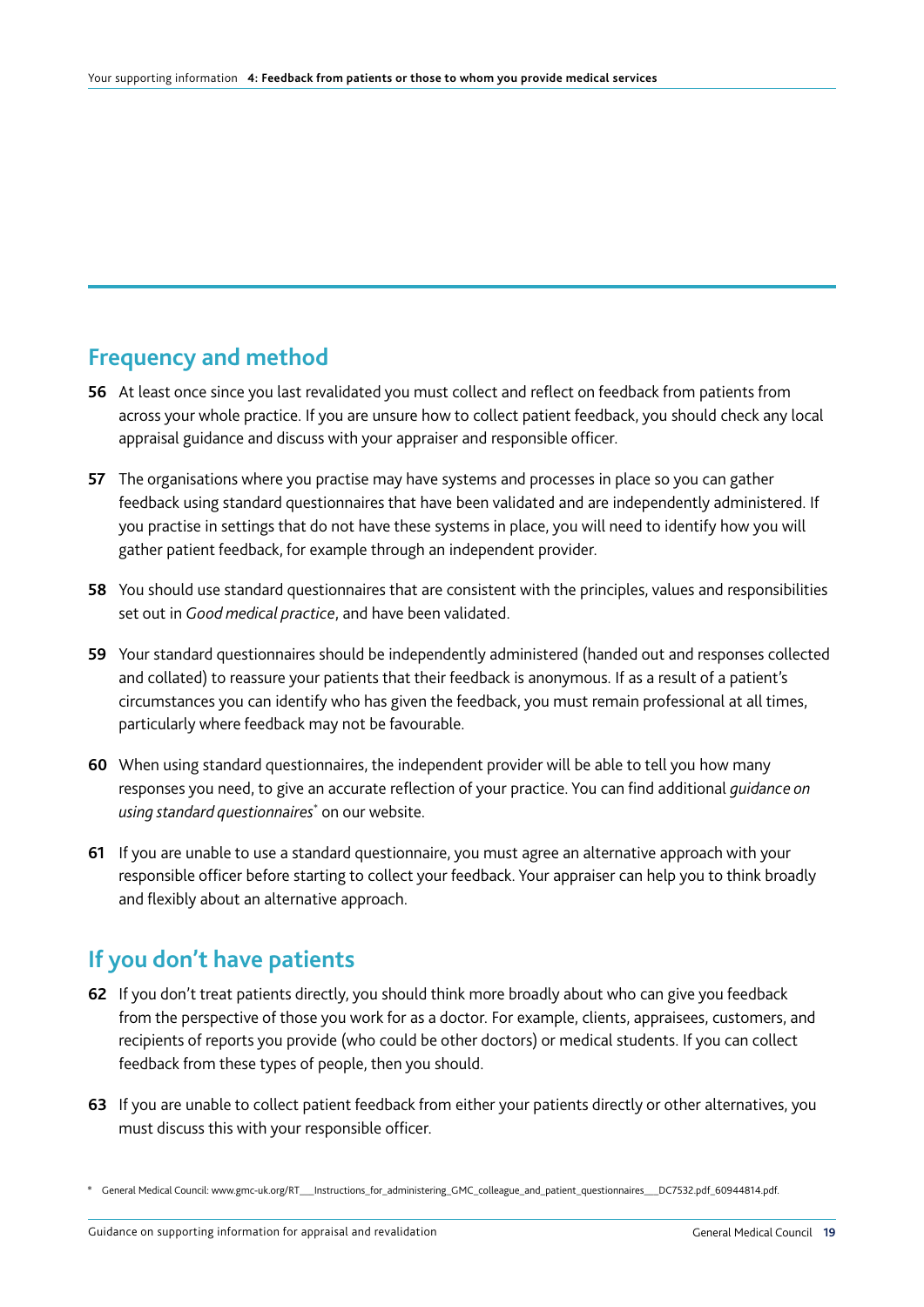#### **Patient feedback should be objective and representative**

- **64** You should make sure patients are offered an accessible way to give their feedback that meets their needs. For example, you might need to offer a questionnaire in another language or an easy read version. If your patients cannot give feedback themselves, you should seek feedback from those who can give you meaningful and informed feedback from the patient's perspective. For example, patients relatives, carers or advocates.
- **65** The method used to collect patient feedback should not exclude those less able to give their feedback, for example patients with cognitive impairments such as learning disabilities. You might need to offer some patients a questionnaire in another format, such as easy read or large print, to reach a representative sample of all your patients.
- **66** Feedback from your patients must be of sufficient quantity to give a realistic and comprehensive picture of how your patients perceive you. It should give you the opportunity to identify your strengths and areas for development. You should not personally select the patients asked to give feedback about you and should use an independently administered questionnaire to minimise bias. A random or consecutive selection can help minimise bias.
- **67** You should make sure the method used for collecting feedback allows responses to be obtained from a representative sample of your patients. Whoever selects the patients that are asked to provide feedback should use a method that allows them to choose a broad range of patients reflecting all the patients you see.

#### **Reflecting on your patient feedback**

- **68** Feedback from your patients and those you provide services to will help you understand their experience as a patient and how they view your practice.
- **69** Reflecting on this type of feedback will help you identify changes you need to make to your practice to improve the care or services you provide. It will also allow you to identify your strengths so you can build on these further.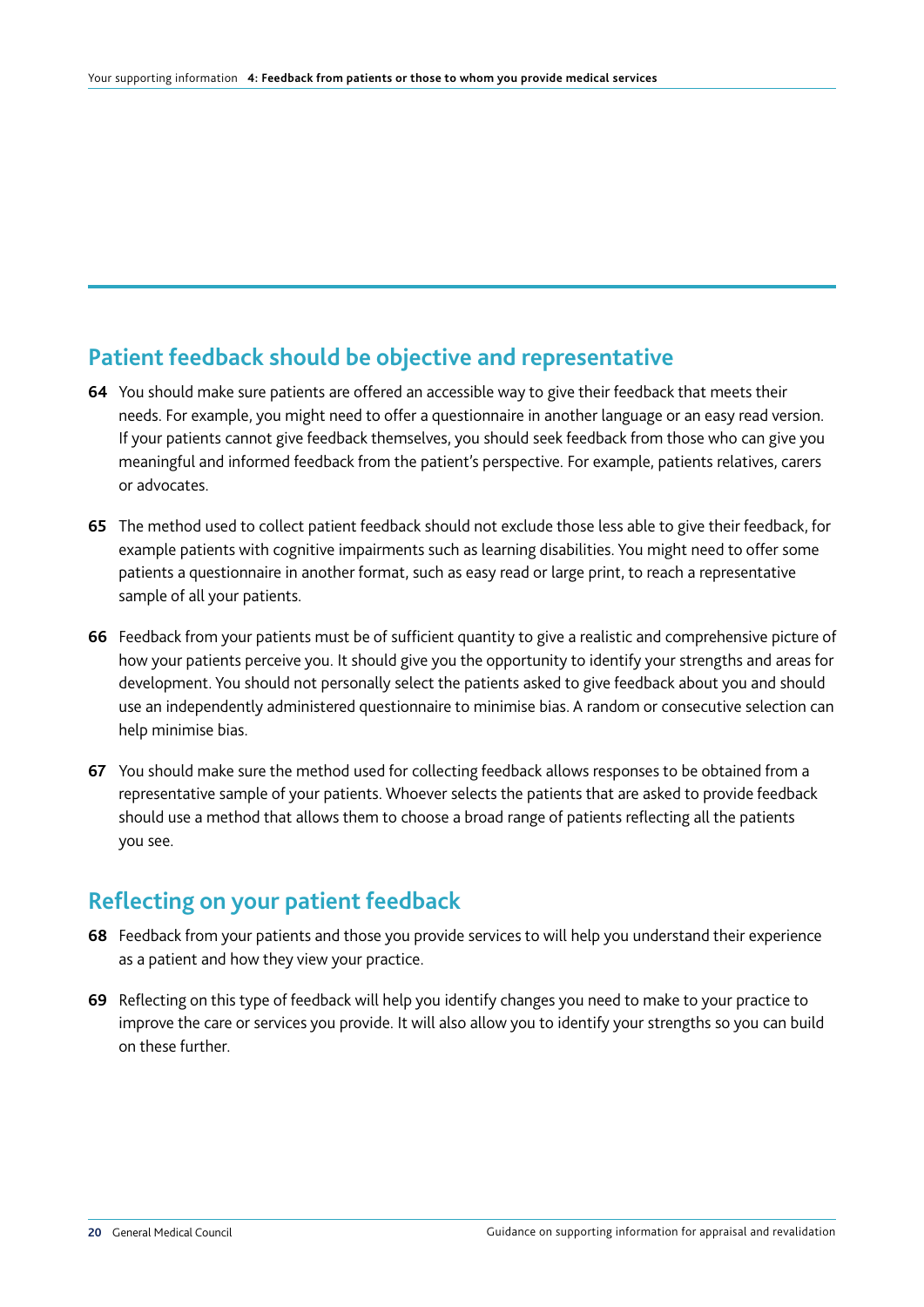# **5: Colleague feedback**

#### **The purpose of gathering and reflecting upon colleague feedback**

- To understand how the range of people you work with view your practice.
- To help you identify areas of strength and development, and highlight changes you could make to improve the care or services you provide.
- To evaluate whether changes you have made to your practice in light of earlier feedback have had a positive impact.

#### **The GMC's requirements**

- **a** At least once in your revalidation cycle you must collect, reflect on, and discuss at your annual appraisal, feedback from your colleagues.
- **b** The colleagues who are asked to give feedback must be chosen from across your whole scope of practice, and must include people from a range of different roles who may not be doctors.
- **c** You must choose colleagues impartially and be able to explain to your appraiser, if asked, why you have chosen the colleagues who have given your feedback.
- **d** Wherever possible you should use standard questionnaires that have been validated and are independently administered to maintain objectivity and confidentiality. You must agree any alternative approaches with your responsible officer.
- **e** You must reflect on what the feedback means for your current and future practice.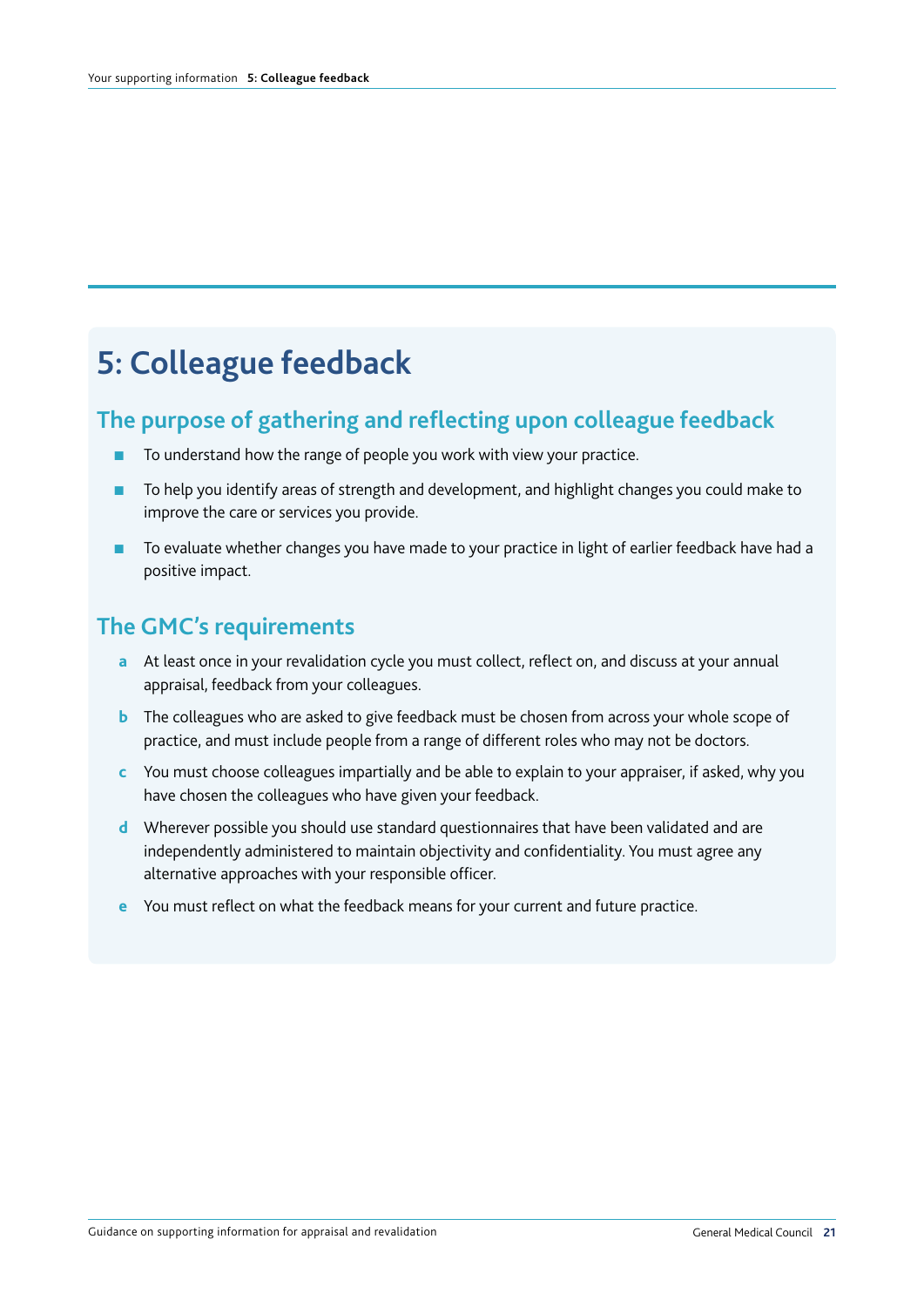## **Frequency and methods**

- **70** At least once in your revalidation cycle you must collect feedback from colleagues on all of the different types of work you do across your whole practice. If you are unsure how to collect colleague feedback, you should check any local appraisal guidance and discuss with your responsible officer.
- **71** The organisations where you practise are likely to have systems and processes in place so you can gather feedback using standard questionnaires that have been validated and are independently administered. If you practise in settings that do not have these systems in place, you will need to think about how you will gather colleague feedback, for example through an independent provider.
- **72** You should use standard questionnaires that are consistent with the principles, values and responsibilities set out in *Good medical practice*, and have been validated. Where possible, your standard questionnaires should be independently administered to reassure your colleagues that their feedback will be anonymous.
- **73** When using standard questionnaires, the independent provider will be able to tell you how many responses you will need, to give an accurate reflection of your practice. You can find additional g*uidance on using standard questionnaires*\* on our website.
- **74** Some organisations might have other mandatory feedback mechanisms in place such as 360 degree feedback processes. In exceptional circumstances, your responsible officer may agree to you using feedback from these other processes instead of feedback through standard questionnaires.

## **Think broadly about who can provide colleague feedback**

**75** You should discuss where, how and from whom you should collect colleague feedback from across your whole practice with your appraiser or check local guidance on colleague feedback. They can help you identify colleagues who can give feedback, including non-healthcare professionals. You should think about the nature of your practice, including the teams with which you work and the organisational environments in which you practise. This should include peers, people you supervise, individuals who support your work and those who you interact or liaise with from other professions. Your feedback should be gathered from colleagues who reflect the range of people who you work with, and not only other doctors. For example, this might include colleagues from other specialties, junior doctors, nurses, allied healthcare professionals, clinical directors, and management and clerical staff.

<sup>\*</sup> General Medical Council: www.gmc-uk.org/doctors/revalidation/colleague\_patient\_feedback.asp.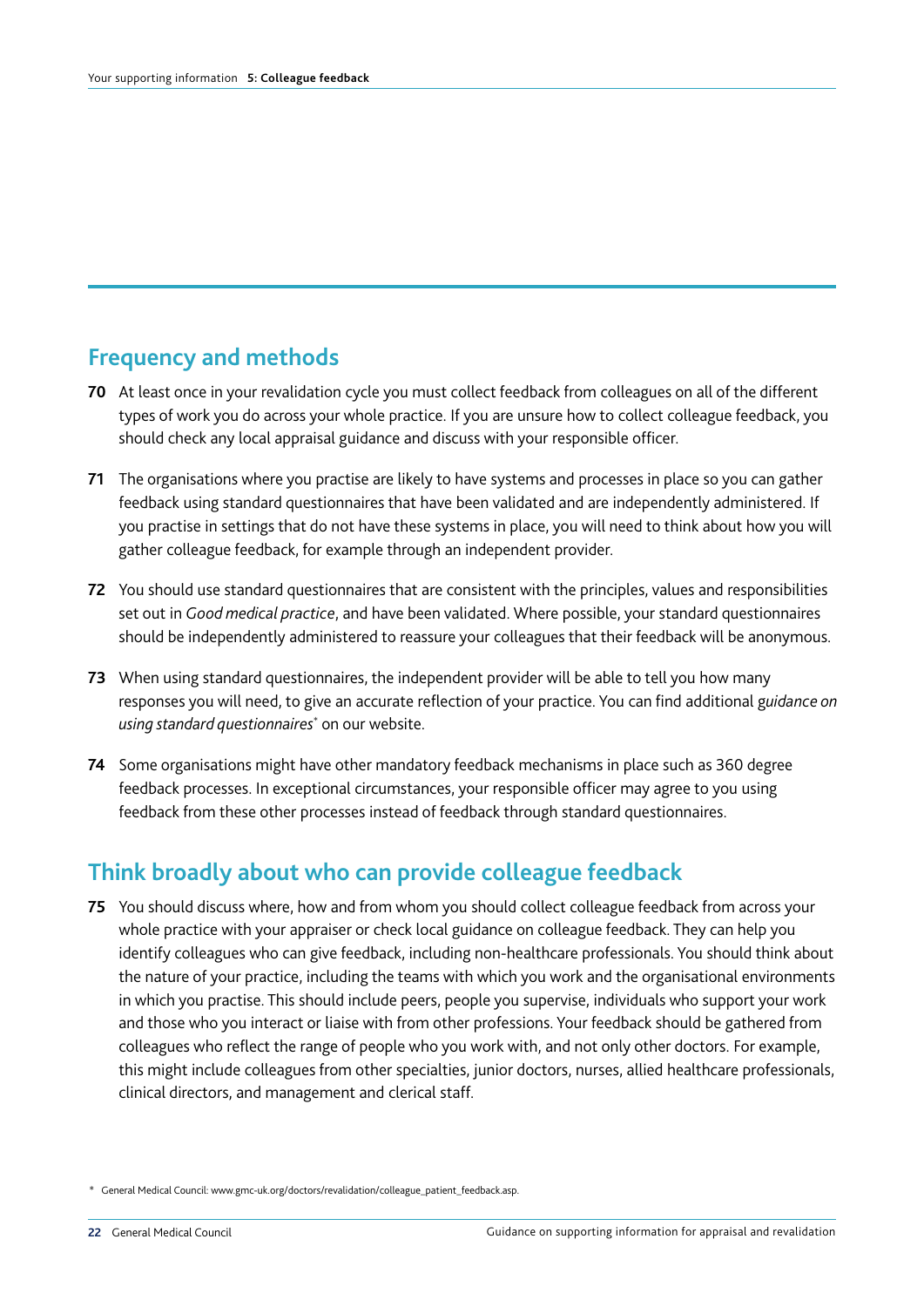## **Colleague feedback should be objective**

- **76** Feedback from your colleagues is an opportunity to identify areas for improvement and further develop your strengths. You must choose colleagues impartially. You will get the most valuable feedback by selecting colleagues who you feel will be honest in their assessment and give constructive feedback on what you do well and where you could improve. This might mean selecting colleagues with whom you have worked in difficult or challenging circumstances.
- **77** Your appraiser can help you decide which colleagues to select for feedback across the whole of your scope of practice. You will also need to be able to explain to your appraiser, if asked, why you have chosen the colleagues who have given your feedback.
- **78** Where possible, feedback should be anonymous. If you are able to identify colleagues through the feedback they give, you must remain professional, particularly where the feedback may not be favourable.
- **79** The feedback from your colleagues must cover the whole of your practice and be of sufficient quantity to give an accurate and comprehensive picture of how your colleagues view your professional practice.

#### **Reflecting on your colleague feedback**

- **80** Feedback from your colleagues will help you understand their experiences of working with you and how they view your practice.
- **81** Reflecting on your colleagues' feedback will help you to identify changes you can make to improve the care or services you provide. It will also allow you to identify your strengths so you can build on these further.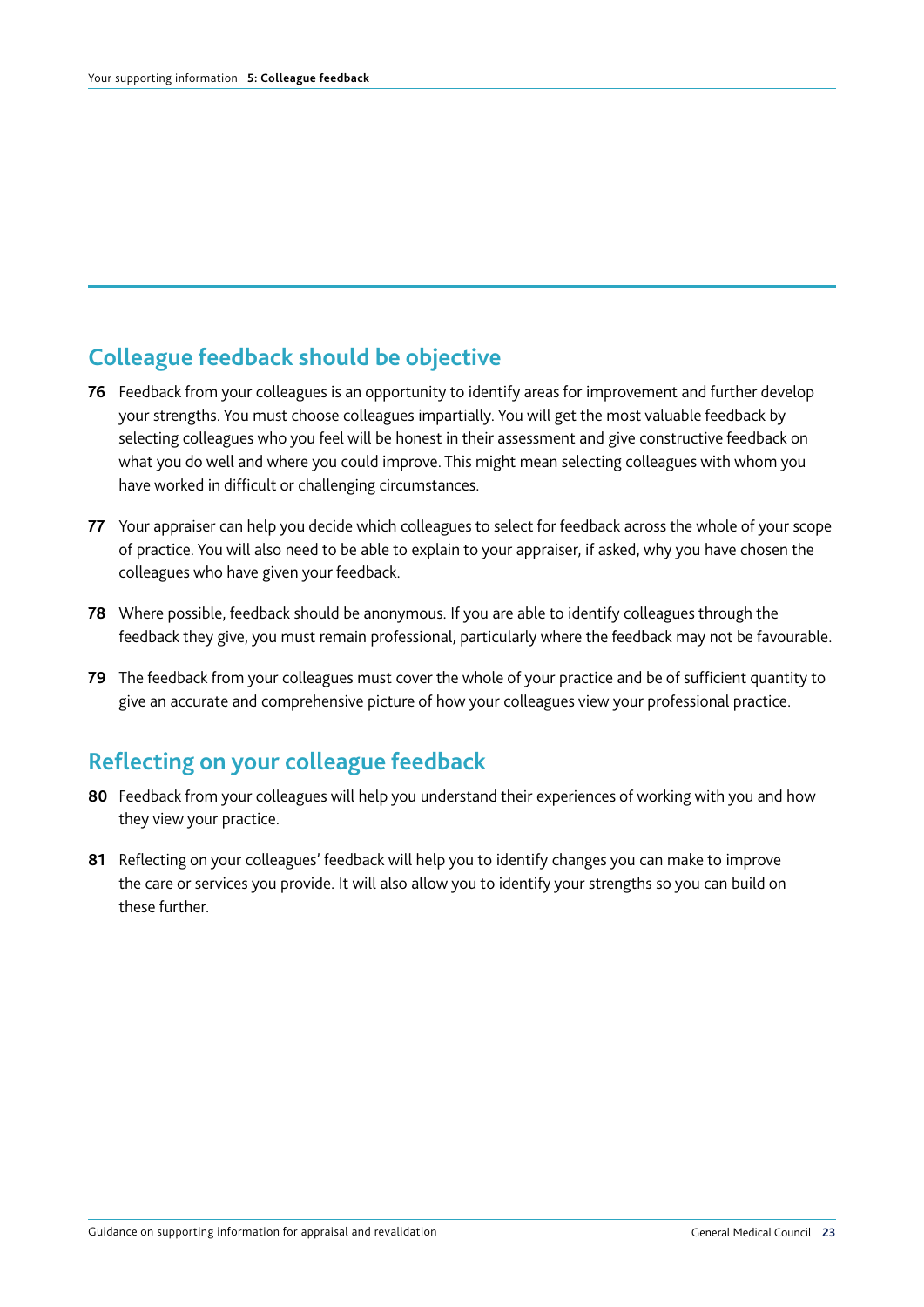# **6: Compliments and complaints**

# **The purpose of gathering and reflecting on compliments and complaints**

- To identify areas of good practice, strengths and what you do well.
- To identify areas for improvement, lessons learned and any changes to be made as a result.
- To demonstrate you value patients' and others' concerns and comments about your work by making changes as a result of the feedback you have received.

#### **The GMC's requirements**

- **a** You must declare and reflect on all formal complaints made about you at your appraisal for revalidation. You should also reflect upon any complaints you receive outside of formal complaints procedures, where these provide useful learning.
- **b** You do not have to discuss every complaint at your appraisal. You should select those that evidence your insight and learning into your practice, and those that have caused you to make a change to your practice. You must be able to explain to your appraiser, if asked, why you have chosen these complaints over others as part of your appraisal discussion.
- **c** At your appraisal you should discuss your insight and learning from the complaints, and demonstrate how you have reflected on your practice and what changes you have made or intend to make.
- **d** You should follow the same principles for collecting, discussing and reflecting on compliments.

#### **The value of compliments**

- **82** Compliments are important sources of evidence that can facilitate reflection on your practice. They are a source of learning and reinforcement. Collecting, discussing and reflecting on compliments gives you the opportunity to affirm areas of strength in your practice and their positive impact on patient care. This will help you understand what your patients and others you interact with every day think you do well.
- **83** Reflecting on compliments can help you further develop areas of strength.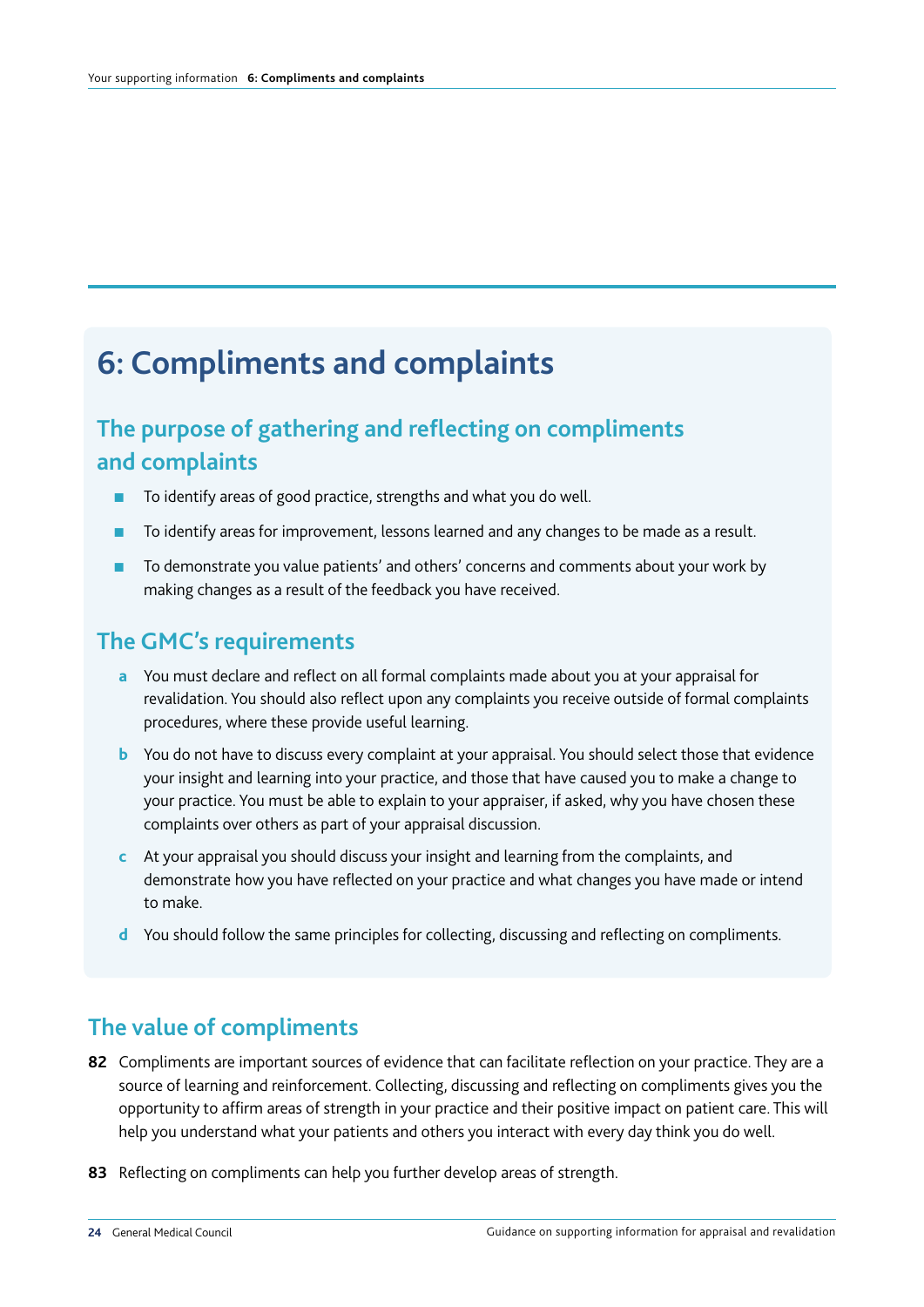## **Considering formal complaints**

- **84** *Good medical practice* states that 'You must be honest and trustworthy in all your communication with patients and colleagues.' (paragraph 68).\* You have a professional obligation to declare any formal complaints made about you or your practice at your annual appraisals, and to discuss these with your appraiser as appropriate.
- **85** This guidance defines formal complaints as complaints received about you or your team that have been formally acknowledged or recorded by you or the organisation to which it was sent.
- **86** You must make sure your evidence of complaints covers all of the roles you carry out across your whole scope of practice.

#### **Think broadly about sources of compliments and complaints**

- **87** For each annual appraisal you should collect, discuss and reflect on:
	- **a** Complaints and compliments about you or your team that you or any organisation where you practise have received. This includes complaints that have been addressed through organisational complaints policies and procedures and complaints you might have resolved informally without the need for formal escalation.
	- **b** Complaints investigated by regulatory bodies, for example, ombudsmen, inspection agencies in the four UK countries, or the GMC.
	- **c** Feedback that you or the organisations where you practise have received through other channels, which identifies areas of your practice that are going well or may benefit from improvements. For example from online feedback platforms or informal feedback from a colleague following their conversation with a patient.
	- **d** Feedback about the team in which you work or the wider environment in which you practise, which has an impact on your individual practice by, for example, giving you a compliment, learning or action points.

<sup>\*</sup> General Medical Council: www.gmc-uk.org/guidance/good\_medical\_practice/20463.asp.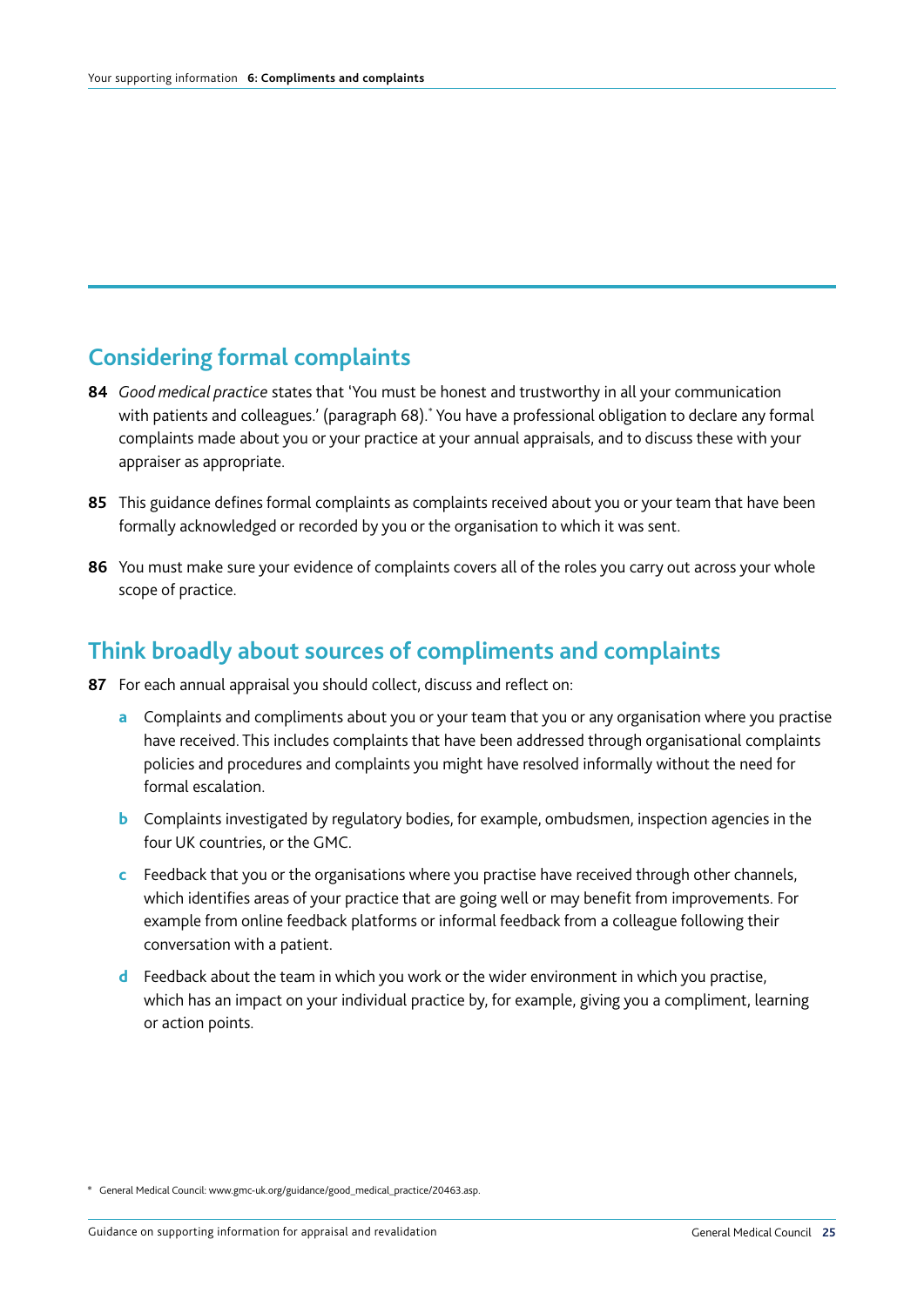# **Reflecting on compliments and complaints**

- **88** During discussions at your appraisals, you should choose the examples of the complaints and compliments you have received that evidence your insight and learning about your practice. During your appraisal discussion you should talk about and reflect on any changes you have already made to your practice as a result, and any future actions or changes you propose to make. You must be able to explain to your appraiser, if asked, why you have chosen these complaints and compliments over others as part of your appraisal discussion.
- **89** You might not have any complaints or compliments in which you are personally named. If this is the case, you can consider reflecting on other relevant local complaints or compliments that helped you to change your practice or confirm good practice you already do.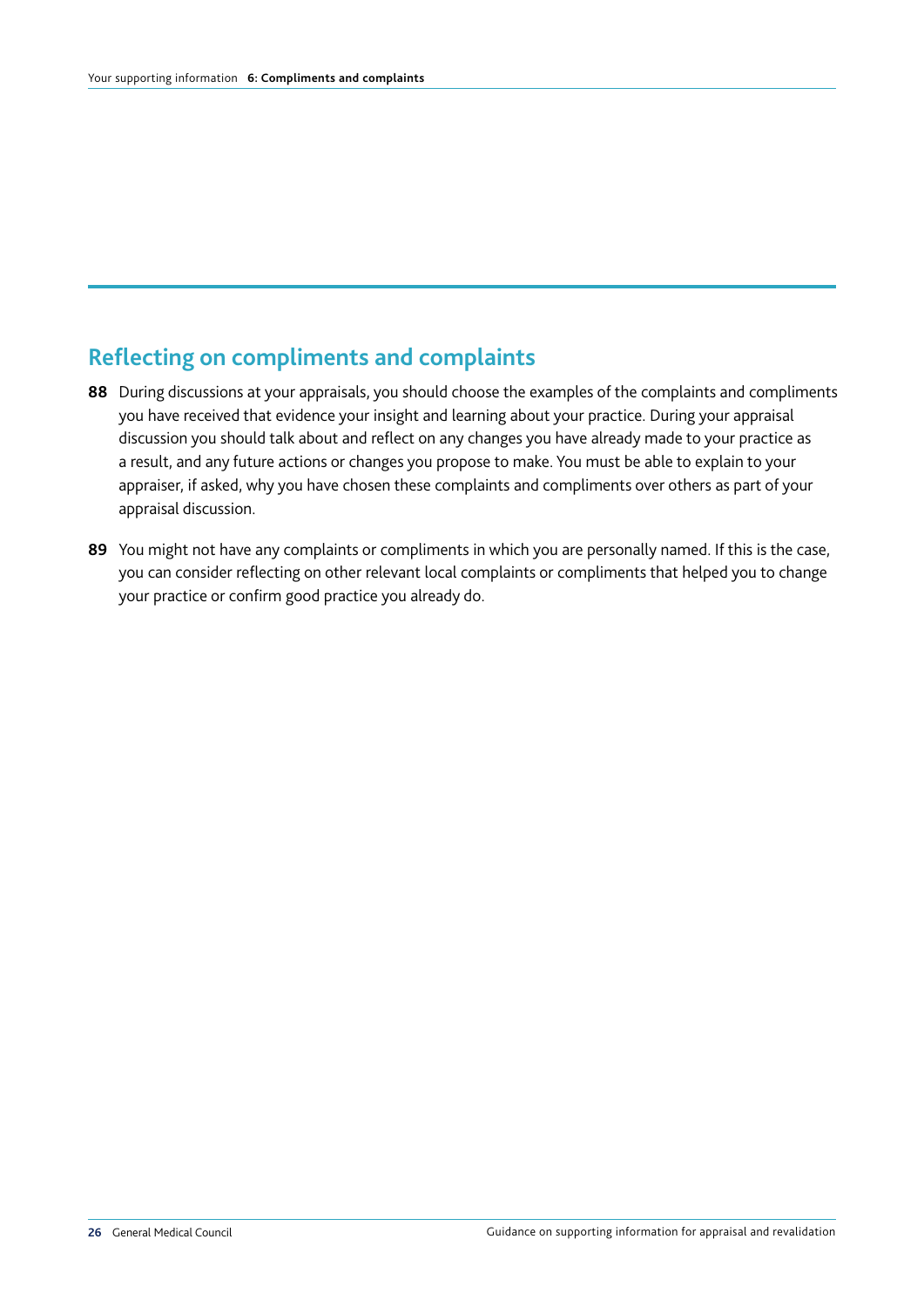# **Additional information required for your appraisal**

#### **Information about your practice**

**90** In your appraisal portfolio you must provide:

- **a** your personal details including your GMC reference number
- **b** details of the organisations and locations where you have worked as a doctor since your last appraisal, and the roles or posts held
- **c** a comprehensive description of the scope and nature of your practice
- **d** a record of your annual whole practice appraisals, including confirmation whether you are in any revalidation non-engagement, licence withdrawal or appeal process
- **e** your personal development plans and their reviews.

#### **Probity statement**

- **91** You will also need to make a probity statement.
- **92** Probity is at the heart of medical professionalism and means being honest and trustworthy and acting with integrity. Not providing honest and accurate information required for your appraisal will raise a question about your probity.
- **93** A statement of probity is a declaration that you accept the professional obligations placed on you in *Good medical practice* in relation to probity.
- **94** *Good medical practice* gives guidance on issues of probity as follows:
	- **a** Research (paragraphs 17 and 67)
	- **b** Holding adequate and appropriate insurance or indemnity (paragraph 63)<sup>\*</sup>
	- **c** Being honest and trustworthy (paragraphs 65–67)
	- **d** Providing and publishing information about your services (paragraph 70)
	- **e** Writing reports and CVs, giving evidence and signing documents (paragraph 71)
	- **f** Cautions, official inquiries, criminal offences, findings against your registration, and suspensions and restrictions on your practice (paragraphs 72–76)
	- **g** Financial and commercial dealings and conflicts of interest (paragraphs 77–80).

A doctor must have adequate and appropriate insurance or indemnity in place when they start to practise medicine in the UK. Under the law, a doctor must have cover against liabilities that may be incurred in practising medicine having regard to the nature and extent of the risks.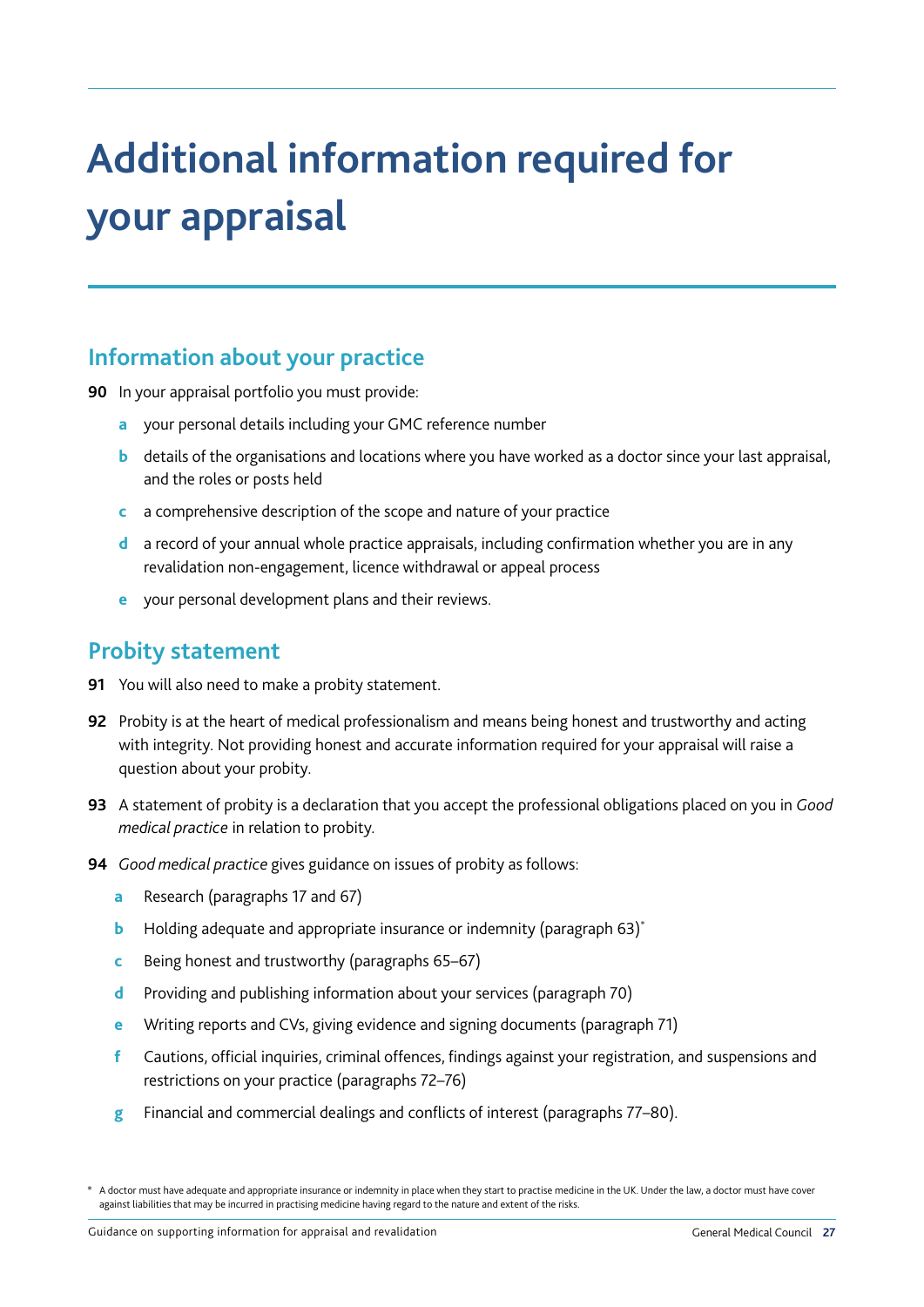#### **Health statement**

- **95** A statement of health is a declaration that you accept your professional obligations about your personal health under *Good medical practice*.
- **96** *Good medical practice* gives the following guidance:
	- **a** Registration with a GP you should be registered with a general practitioner outside your family to ensure that you have access to independent and objective medical care. You should not treat yourself (paragraph 30).
	- **b** Immunisation you should protect your patients, your colleagues and yourself by being immunised against common serious communicable diseases where vaccines are available (paragraph 29).
	- **c** A serious condition that could pose a risk to patients if you know that you have, or think you might have, a serious condition that you could pass on to patients, or if your judgement or performance could be affected by a condition or its treatment, you must consult a suitably qualified colleague. You must ask for and follow their advice about investigations, treatment and changes to your practice that they consider necessary. You must not rely on your own assessment of the risk you pose to patients (paragraph 28).